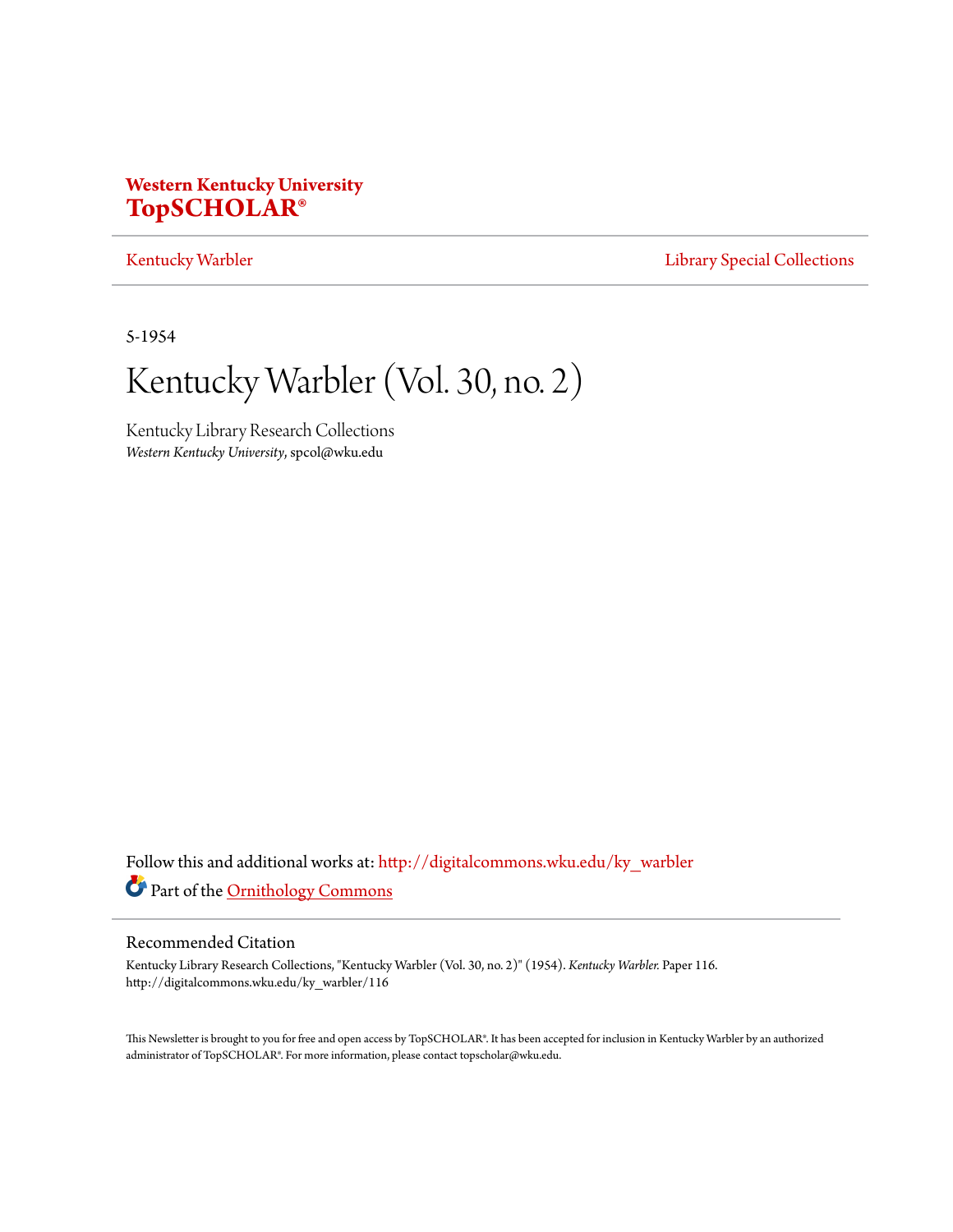# THE KENTUCKY WARBLER"

## Official Publication ,

### of

## THE KENTUCKY ORNITHOLOGICAL SOCIETY T

| Võl. XXX<br>医血管      | <b>MAY</b> 1954 | kita da S                               | No. 2 |
|----------------------|-----------------|-----------------------------------------|-------|
|                      |                 |                                         |       |
|                      |                 |                                         |       |
|                      |                 |                                         |       |
|                      |                 |                                         |       |
|                      |                 |                                         |       |
|                      |                 |                                         |       |
|                      |                 |                                         |       |
|                      |                 |                                         |       |
| $\ddot{\phantom{1}}$ |                 |                                         |       |
|                      |                 |                                         |       |
|                      |                 |                                         |       |
|                      |                 |                                         |       |
|                      |                 |                                         |       |
| 433                  |                 |                                         |       |
|                      |                 |                                         |       |
|                      |                 |                                         |       |
|                      |                 |                                         |       |
|                      |                 |                                         |       |
|                      |                 | $\bar{t}$ - 0.5 apr $\bar{t}$<br>1.1.11 |       |

At Pennyrile-Forest State Park near Dawson Springs, this beach and swimming area provide the guest with the best in recreational facilities. Boats are also available and fishing is good......

(Cut used with the compliments of IN'KENTUCKY MAGAZINE and Mack Sisk, Editor.)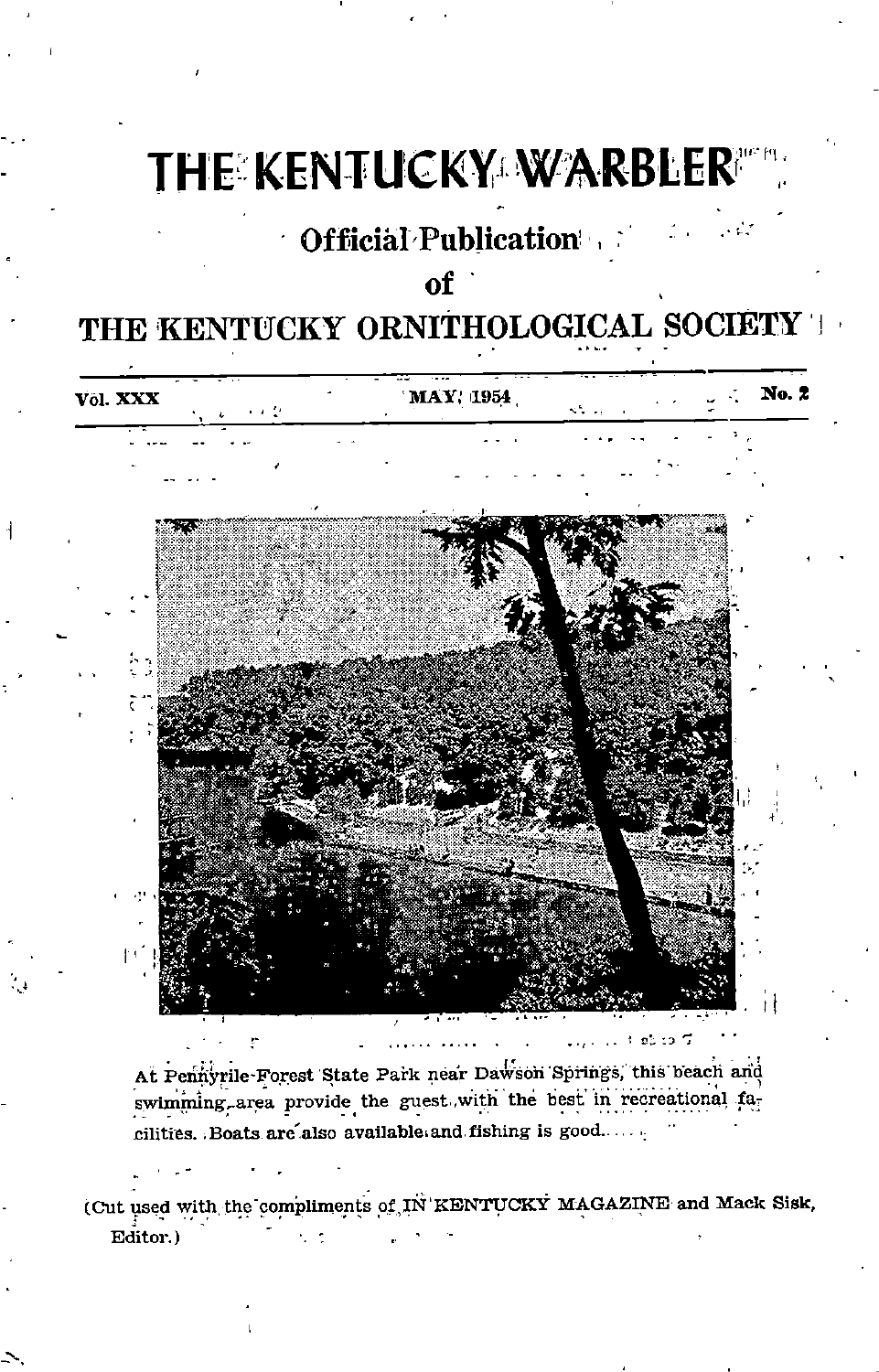### THE KENTUCKY WARBLER

| Vol. XXX | <b>MAY</b> , 1954                                                                                                                                                                                                                                                                                              | No. 2 |
|----------|----------------------------------------------------------------------------------------------------------------------------------------------------------------------------------------------------------------------------------------------------------------------------------------------------------------|-------|
|          | In This Number                                                                                                                                                                                                                                                                                                 |       |
|          | The Breeding Birds of Hopkins County-James W.                                                                                                                                                                                                                                                                  | 19    |
|          | Four Species of Birds as Recorded in Hopkins County                                                                                                                                                                                                                                                            | 26    |
|          |                                                                                                                                                                                                                                                                                                                | 31    |
|          | Late Censuses—Danville, W. S. Glore, Jr., and Willard, Ercel Kozee; A Shrike's Nest, Harvey B. Lovell; Observations on<br>Shrikes, L. Y. Lancaster; An Albino Robin, J. T. Cox; Barred<br>Owl Inside City, L. Y. Lancaster; Woodcock Observations,<br>Dan M. Russell; Albino Crows at Paris, J. W. Clotfelter. |       |
|          |                                                                                                                                                                                                                                                                                                                |       |
|          | Review of A GUIDE TO BIRD FINDING WEST OF THE                                                                                                                                                                                                                                                                  |       |
|          |                                                                                                                                                                                                                                                                                                                |       |
|          |                                                                                                                                                                                                                                                                                                                |       |
|          | THE KENTUCKY ORNITHOLOGICAL CLUB<br>(Founded in 1923 by B. C. Bacon, L. Otley Pindar, and Gordon Wilson)                                                                                                                                                                                                       |       |

Corresponding Secretary-Treasurer... Mrs. W. B. Tabler, 2923 Riedling Dr., Louisville Recording Secretary............................... Mrs. Ben Allen Thomas, Shelbyville Councillors:

Mrs. J. Kidwell Grannis, Flemingsburg, two years

Mr. Charles Meade. Henderson, two years

Mr. James W. Hancock, Madisonville, one year

Retiring President Miss Virginia Smith, Henderson Librarian ...................... Miss Evelyn J. Schneider, Univ. of Louisville Library Curator Burt L. Monroe, Sr., Ridge Road. Anchorage Gordon Wilson, 1434 Chestnut, Bowling Green Assistant Editora Leonard C. Brecher, Grace Wyatt

Active Membership, \$2.00; Student Membership, \$1.00; Contri buting- Membership, \$5.00; Life Membership, \$50.00.

All members are urged to send notes, articles, news items, and other material for publication to one of the editors.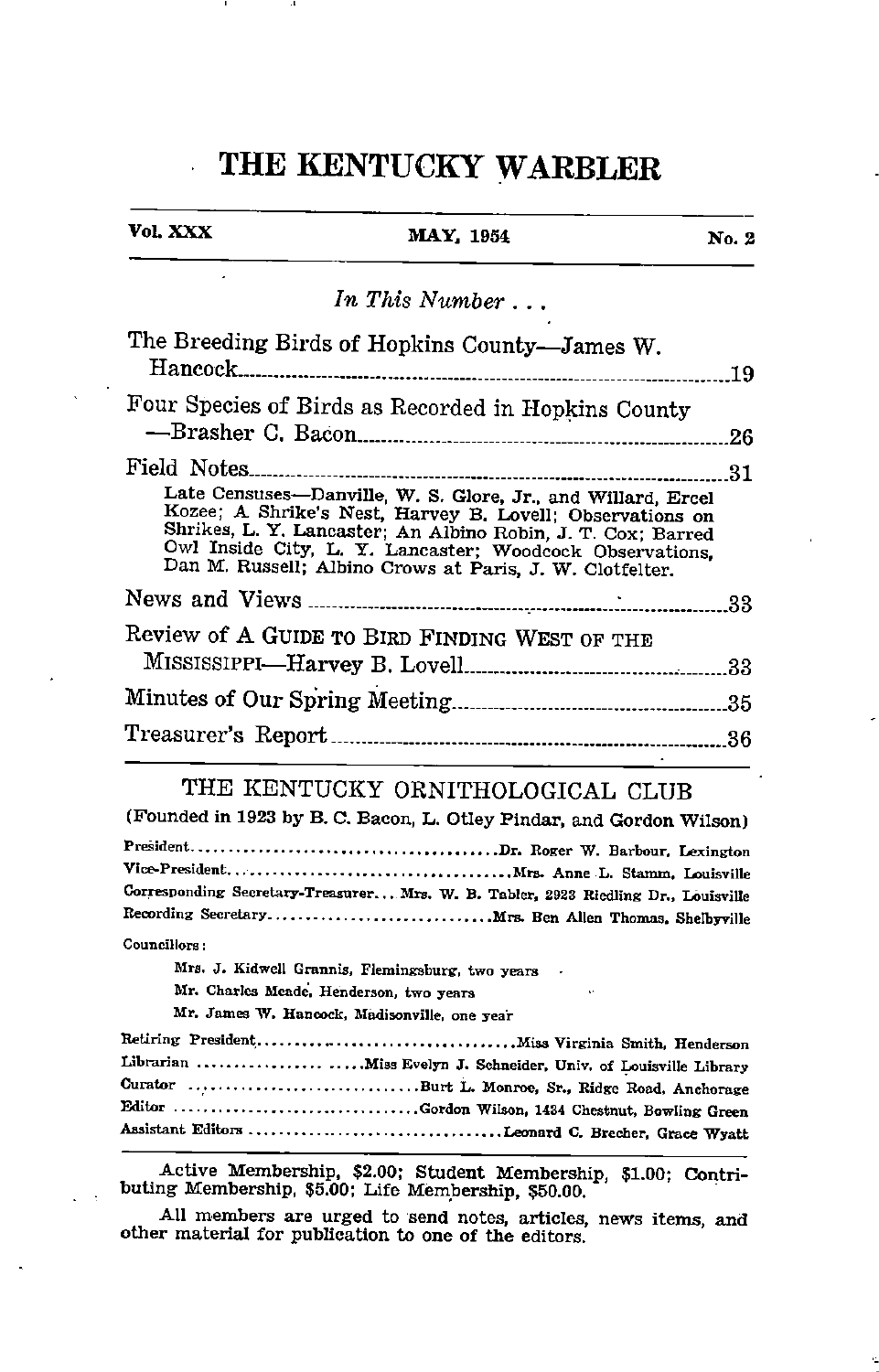### THE BREEDING BIRDS OF HOPKINS COUNTY

(Second Installment)

### By James W. Hancock, MadisonvUle

PIED-BILLED- GREBE. Podilymbus podiceps podiceps. Fairly common transient, rare in summer. Bacon cites several nesting records (1935), mostly at Atkinson Lake, from 1909 to 1929.

GREAT BLUB HERON. Ardea herodias. Rare summer resident Nests in the large swamp in western Hopkins County and probably also in Pond River bottoms, at the eastern boundary of the county. Mrs. Mabel Holt, her son-in-law, Robert Grause of Louisville, and the late Ham Frazer visited a heronry near the Frazer farm in early July, 1952. This heronry contained 12 nests approximately 50-60 feet up in about six trees, most of which were dead. According-to Frazer, there had been about 75 birds, adults and young included, in mid-June,<br>but only 1 young bird remained at the time of their visit. The but only 1 young bird remained at the time of their visit. ground was littered with food, feathers, and droppings.

EASTERN GREEN HERON. Butorides virescens virescens. Common summer resident. A nest in a willow has been previously described (Hancock, 1950). Another nest with 5 eggs was 12 feet up in an apple tree in a neglected orchard on May 21, 1953.

YELLOW-CROWNED NIGHT HERON. Nyctanassa violacea. Rare summer resident. Believed to breed in the Pond River area and also in the large western swamp. On May 31, 1948, two adults ap as though carrying food, although no nest was ever discovered. •Suthard (1926) recorded tte species on June 27 and July4, 1926, but at that time he regarded it as a migrant.

AMERICAN BITTERN. Botaorus lenttginosus. Very rare summer resident. Bacon writes (1933): "I have never found a nest but •have seen the yoimg unable to-fly." This species was. recorded in June in <sup>1946</sup> and 1953.

EASTERN LEAST BITTERN. Ixobrychus exilis exilis. Formerly a fairly common summer resident, now quite rare. Nest with 3 eggs in cattails at Spring- Lake on June 3, 1935.

MALLARD. Anas platyrhynchos platyrhynchos. Rare summer resident. (Bacon, 1933); common transient.

WOOD DUCK.. Aix sponsa. Uncommon-summer resident.<br>Female with 8 young- at Pond River.on May.31, 1948.

• TURKEHT VULTURE. Cathartes aura." Formerly a common per- " manent resident, but it has decreased in recent years. Suthard writes: "I have recorded two sets of eggs of this species collected from <sup>a</sup> large hollow log in. Osbome's woods, west of Madisonville. <sup>A</sup> set almost ready to hatch was collected on May 27, 1923, and another set •collected on April 23, 1924, from- the same log. The latter was fresh. Both sets are so similar as to suggest the same pair of birds. In late •April, <sup>1912</sup> and 1913, a number of nests were foimd in hollow logs, tree  $\cdot$  stumps, and brush piles in the woods near our home east of Madisonville."

BLACK VULTURE. Coragyps atratos. Permanent resident, now rarely seen about Madisonville. Up to at least <sup>1935</sup> this species was • frequently recorded:in the Madisonville area. Mrs. Semple stiU finds it hardly so rare in western Hopkins County.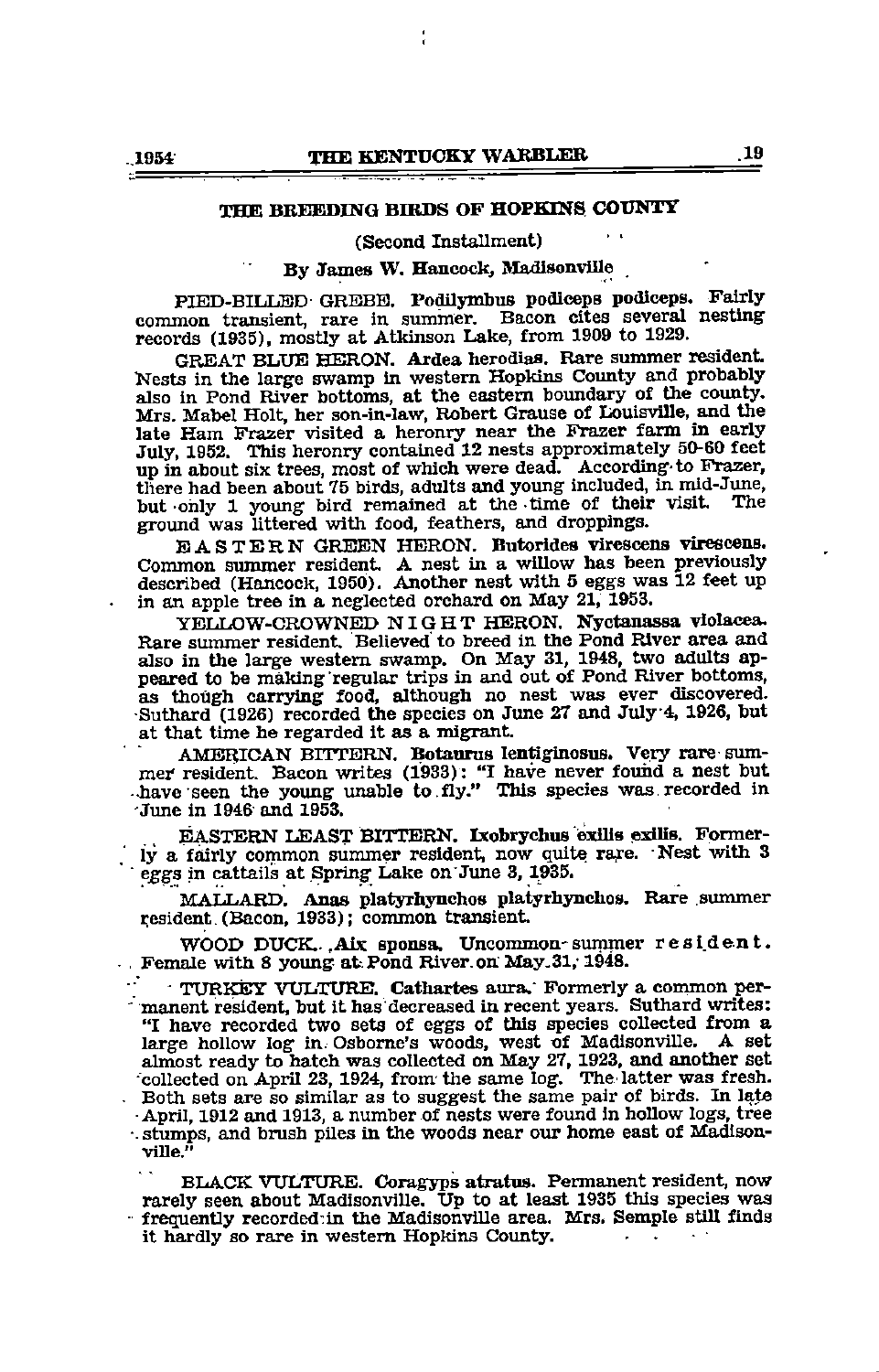SHARP-SHINNED HAWK. Accipiter striatus velox. Rare per-manent resident.

COOPER'S HAWK. Accipiter cooperii. Rare permanent resident.<br>Suthard considered it a "common resident in thickly wooded areas. Several nests found in late April and May from 1915 to 1918 but I was never able to climb the trees because of their height and a lack of climbing equipment."

RED-TAILBD HAWK. Buteo jamaloensis. Rare permanent resi dent. Quoting from Suthard: "On April 11, 1937, in company with Brasher Bacon, I visited an area known as Ball's Knob, where we found Red-tail nests in trees on a ridge overlooking a valley area, which is typical of this species. One nest was 15 feet up in the top of <sup>a</sup> large sycamore. This contained two poorly marked eggs which were ready to hatch. In another similar area about <sup>a</sup> mile north west, we found other nests, <sup>a</sup> large one, <sup>50</sup> feet up in the top forks of <sup>a</sup> Liriodendroa tuUpifera (yellow poplar) tree. This nest apparently had not been used this year. Nearby, another old nest was located in a hickory about 45 feet up. The third nest in the area was 50 feet up in the small top of an elm tree and contained 2 young about 2-3 days old and part of a small rabbit. The nest was rather thin; so it must have built this year." Bacon cites nests in oak and sycamore trees (1953).

RED-SHOULDERED HAWK. 'Buteo lineatus. Fairly common permanent resident. Nest at Clear Creek about 20 feet up in a birch tree on April 16, 1935. According to Suthard: "On April 11, 1937, 1 found a nest of this species in a thinly wooded, damp area in the Elk Creek area. The nest was 40 feet up in an oak tree. The female remained on until I started to climb the tree. The nest contained one young about one day old and two heavily incubated eggs. These were nicely marked, as is common with this species in southern Illinois."

SPARROW HAWK. Falco sparverius. Fairly common permanent resident. Four young birds out of the nest at Municipal Park, Madisonville, on May 19, 1952. This species nests regularly in a<br>Purple Martin box within the park. Suthard found numerous nests,<br>but his records do not show any eggs having been collected. He found a nest with "3 white chicks about 2 days old" In a dead stub on May 13, 1923,

BOB-WHITE. Colinus vlrginianus. Common permanent resident. Nest with 6 eggs on the ground in a clover patch on June 16, 1934. Another in a weedfield, held 17 eggs on July 2, 1932. A third, in.a hay field, contained 4 eggs on August 2, 1935. On September 3, 1953, <sup>2</sup> adults with <sup>3</sup> or more young, tiny but well-fledged, were found out of the nest.

KILLDEER. Charadrius vociferus vociferus. Common permanent resident. Nest on the ground at a former garden spot, about 4 feet from a bank and placed beside a lone mullein plant, contained 4 eggs on April 7, 1953. Another, with 4 eggs, on the ground in a pasture on April 20, 1939. Two young out of the nest at Madison-ville's new lake on April 27, 1953. Suthard gives these egg dates; April 14, 1924—4 fresh eggs; May 15, 1928—4 fresh eggs; June 3, 1923—4 eggs advanced in incubation; June 13, 1934—4 fresh eggs; June 18, 1925—4 fresh eggs.

WOODCOCK. Philohela minor. Rare summer resident. Nest with 4 eggs on the ground in a walnut grove on March 22, 1936.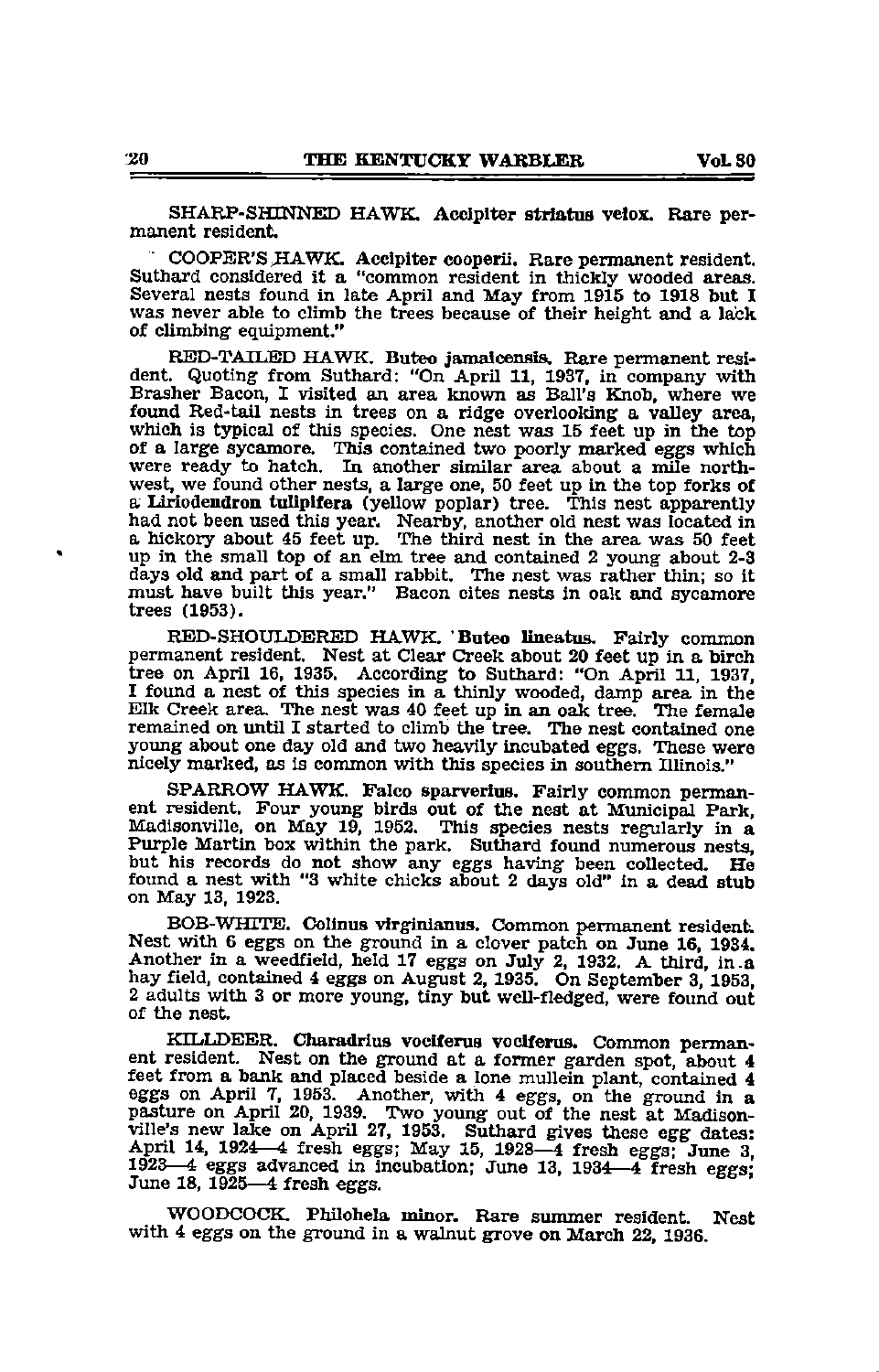MOURNING DOVE. Zenaidura macroura. Common permanent<br>
'resident. Nests recorded in honeysuckle and in cedar, peach, apple,<br>
'crabapple, willow, osage orange, elm, maple, sassafras, and oak trees,<br>
ranging 3-15 feet up. Nest The same and the state of the state of the state of the state of the state of the state of the state of the state of the state of the state of the state of the state of the state of the state of the state of the state of t

YELLOW-BILLED CUCKOO. Coccyzus americanus americanus.<br>Common summer resident. Nests have been recorded in elm, hickory, Common summer resident. Nests have been recorded in elm, hickory, and crabapple trees, ranging 5 to 20 feet up. A nest with 2 eggs in a button-bush at Spring Lake on June 9, 1935. A late August nest, hed August nest containing 3 eggs, at Clear Creek, has been previously described<br>(Hancock, 1947). Suthard records: June 6, 1922—2 fresh eggs; July 15. 1924—3 eggs slightly incubated.

BARN OWL. Tyto alba pratincola. Rare permanent resident,

SCREECH OWL. Otus asio. Uncommon permanent resident Suthard records 4 young just hatched on April 20, 1920, and he col-

lected 4 eggs ready to hatch on April 14, 1924.<br>GREAT HORNED OWL. Bubo virginianus. Uncommon or rare GREAT HORNED OWL. Bubo virginianus. Uncommon or rare<br>permanent resident. A young bird was seen out of its nest at Clear Creek on April 8, 1949. Suthard says, "In all the years I collected around Madisonville, this species was common wherever suitable<br>woods survived, but I was never able to locate a nest. On March 1, woods survived, but I was never able to locate a nest. On March 1, 1937, while at home preparatory to our exodus to California, I visited my mother's woods east of Madisonville in search of this species, which I had collected in southern Illinois. From a large dead shag-bark hickory stub about 45 feet high I flushed a Great Horned Owl during a snowstorm. Aft I reached the top. There, on a heavy mat of owl feathers surrounded by snow, lay 2 eggs of Bubo virginianus virginianus."

BARRED OWL. Strix varia. Fairly common permanent resident Two young and 1 adult seen together in Elk Creek bottoms on May 8. -1951. Also 2 young out of the nest on June 7, 1934.

summer resident. With the rapid disappearance of extensive woodlands and the resultant small woodlands and groves, this species has '• become increasingly common. Nest with 2 eggs on the ground in an • oak woodland on May 12, 1952. Another nest has already been de scribed (Hancock, 1951). A young bird with a broken wing found in a neighbor's cabbage patch on August 8, 1934. It opened its wide mouth and begged for food.

WHIP-POOR-WILL. Oaprimulgus voclferus. Summer resident, common now where there are extensive woodlands, such as those surrounding Brown Meadow Lake, at Earlington. One called in the writer's neighborhood on May 28, 1953, the first recorded near his home in many years, but it was not heard thereafter.

COMMON NIGHTHAWK. Chordelles minor. Common summer resident. Doubtless nests on the roofs of buildings in down-town Madisonville.

CHIMNEY SWIFT. Chaetura pelagica. Common summer resident. Often nests in the large chimney at the writer's mother's home. A nest and 4 downy young fell from the chimney on July 6,'1935..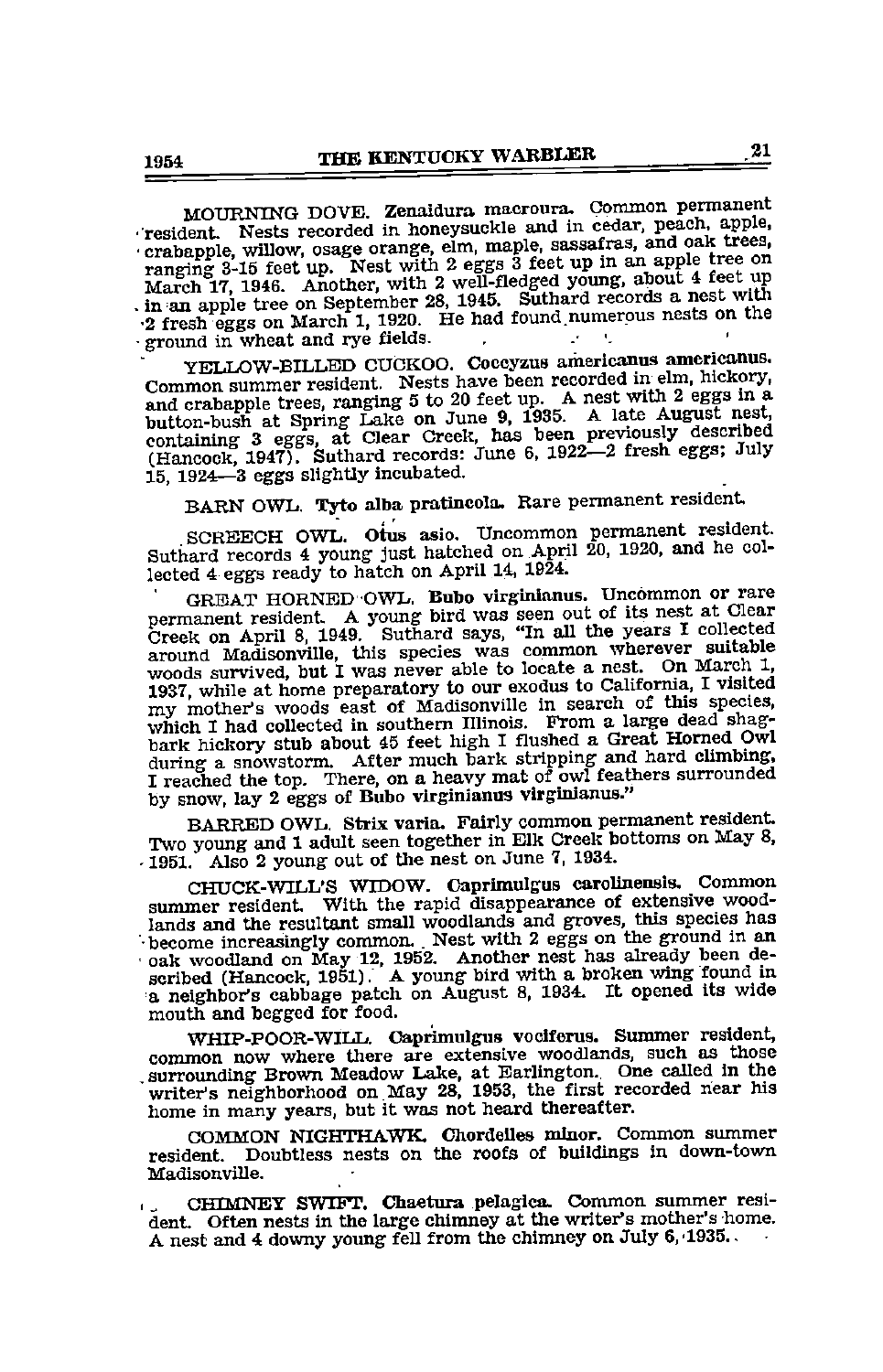RUBY-THROATED HUMMINGBIRD. Archilochus colubris.<br>Fairly common summer resident. Nests found in maple and beech Trees, ranging from 7 to 30 fet up. Nest with 2 eggs 7 feet up in a maple in Silent Run area on May 13, 1935. Another, with 2 eggs, about 12 feet up in a beech at Clear Creek on June 15, 1935.<br>EASTERN BELTED KINGFISHER. Me

along ditches and point of the sufficient of the sufficient of the cavity shelong the eggs were laid. My one set of 5 fresh eggs was collected on May 22, 1928."

YELLOW-SHAFTED FLICKER. Colaptes auratus. Common •.permanent resident. Nest in a dead tree on March 26, 1945; entrance hole about 10 feet up. Starlings in possession by March 30. Another, 25 feet up in dead tree at Municipal Park on April 27, 1953; adults taking turns at incubation. Suthard found it a "very common species in orchards and wood lots in 1910-1922." He collected 7 fresh eggs on April 20, 1922, and the same number on May 18, 1922.

PILEATED WOODPECKER. Hylatomus pUeatus. Uncommon permanent resident. Suthard found this species a "Common resident in large and heavily wooded areas. I have seen numerous nests in early April but could not climb the large dead trees. On April 13, 1937, while at home briefly, I collected 4 fresh eggs from a large dead tree about <sup>50</sup> feet high in the Elk Creek area. The nesting cavity was 40 feet from the ground and measured 18 inches in depth, with <sup>a</sup> tapered cavity varying in diameter from 6 inches at the top to 10 inches near the bottom. The bottom of the cavity contained some loose chips of pulpy wood. The entrance was 3 inches in diameter."

RED-BELLIÉD WOODPECKER. Centurus carolinus. Fairly<br>common permanent resident. Nest approximately 50 feet up in a<br>living oak at the edge of an oak woodland; both parents carrying<br>food to the young on May 22, 1934. Another, dead tree at Municipal Park and <sup>50</sup> feet from <sup>a</sup> Flicker nest on April 27, 1953.

RED-HEADED WOODPECKER. Melanerpes erythrocephalus.<br>Permanent resident, decreasing in numbers in recent years. Adults<br>feeding young in a telephone pole at the Illinois Central Railroad on September 4, 1934. Starlings were noted annoying this species as early as March 28, 1934. Suthard found it a "very common resident, subject to decimation by automobiles because of its interest in paved highways. This decimation was apparent to me in 1920, when I saw these egg dates: May 19, 1922—5 fresh eggs; May 15, 1919—8 fresh  $-$ eggs; June 8, 1924—7 fresh eggs; June 12, 1924—6 slightly incubated

eggs.<br>
HAIRY WOODPECKER. Dendrocopus villosus. Uncommon per-HAIRY WOODPECKER. Dendrocopus villosus. Uncommon per-manent resident. Nest in a dead stub in an apple tree; young calling on April 25, 1933. Suthard writes: "Irregular in my observation; in some years it was quite common.

DOWNY WOODPECKER. Dendrocopus pubescens. Fairly com mon permanent resident. Nest 9 feet up in a dead stub; young call-<br>ring on May 21, 1950. Suthard collected 4 fresh eggs on May 19, 1922.

EASTERN KINGBIRD. Tyrannus tyrannus. Fairly common Municipal Park on May-12, 1952. Pair were seen building about 20 .feet up in a tall sycamore on Jime 11, 1934. Suthard coUected-a set summer resident. Bird on nest about 20 feet up in a sweet gum at

÷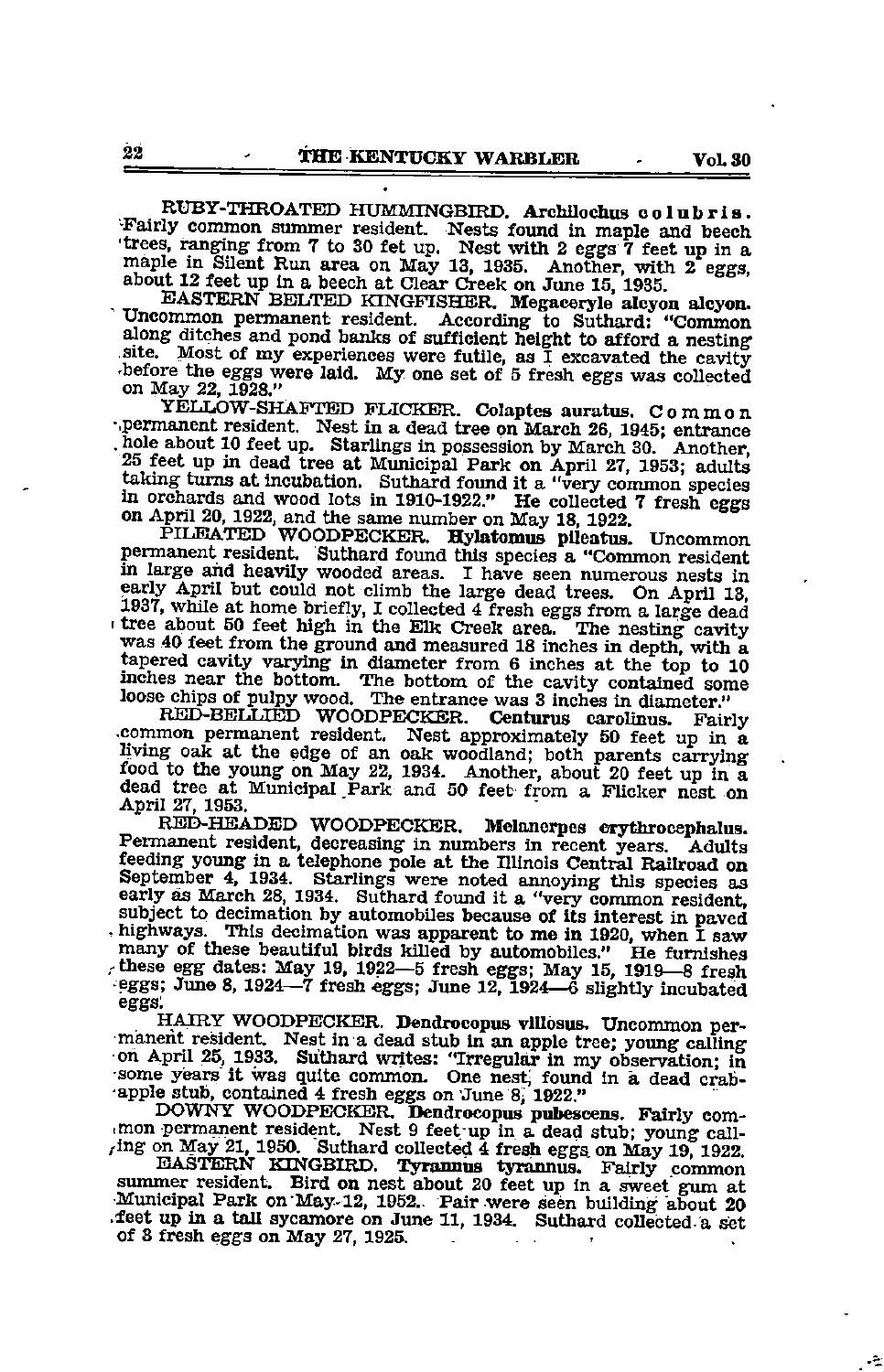CRESTED FLYCATCHER. Myiarchus crinitus.. Fairly common summer resident. Young bird seen out of nest on Jime 20, ^949. adult seen carrying nesting material on May 28, 1953. Suthard collected 5 fresh eggs on June 5, 1923, and also 5 fresh eggs on Jime 13, 1922.

EASTERN PHOEBE. Sayornis phoebe. Fairly common summer resident, rare in winter. Nests recorded on walls of railroad culverts, under bridges, attached to or under rocky ledges, and under the eaves of houses and outbuildings. Nest with 5 eggs on wall of I. C. Railof houses and outbuildings. Nest with 5 eggs on wall of I. C. Rail-<br>road culvert on April 19, 1934. Another, with 5 eggs, in similar cul-<br>vert on May 3, 1933. Suthard cites these egg dates: April 20, 1924 4 fresh eggs; April 29, 1923—5 fresh eggs; May 10, 1922—5 fresh eggs.

ACADIAN FLYCATCHER. Empldonax vlrescens. Fairly com mon summer resident. Bird incubating in nest about <sup>25</sup> feet up in maple in Silent Run area on Jime 6, 1949.

WOOD PEWEE. Contopus virens. Common summer resident.<br>Adults feeding young in nest placed in a fork of a sweet gum about 20 feet up at Clear Creek on June 10, 1945. Suthard collected 2 fresh eggs on June 6, 1922, and again 2 fresh eggs on June 10, 1924.

HORNE<sup>C</sup> LARK. Eremophila alpestris. Rare summer resident, perhaps less so in western Hopkins County; also recorded regularly in winter. Deserted nest, believed to be of this species, examined on the Owen Stinnett truck farm on June 16, 1952. It was in a slight de pression at the edge of a cleanly-cultivated tomato patch and contained 4 eggs. Lovell writes (1947): "In a letter dated November 25, 1944, Dr. T. Atchison Frazer says that he was well acquainted with this bird in Hopkins County as a boy on the farm under the name of Yankee Sparrow and found its nest almost every year."

. . ROUGH-WINGED SWAULOW. Stelgldopteryx ruficoliis serripehnis. Uncommon summer resident. Pair seen carrying nesting material into a culvert imder the L; and N. Railroad on April 30,1936.

BARN SWALLOW. Hirundo rustica erythrogaster. Fairly com mon summer resident. Five well-fledged young in a nest within Ham Frazer's stable on June 6, 1949. Nests examined usually contained 4-5 eggs or young.

PURPLE MARTIN. Progne subis subis. Fairly common sum mer resident. Several colonies build regularly in bird boxes at Madi-Sonville and Earlington, including one colony at Brasher Bacon's home.

BLUB JAY. Gyanocitta cristata. Common permanent resident. Nests recorded in pear, apple, plum, elm, sweet gum, and oak trees, and in a lilac bush. Nest with 4 eggs in a pear tree on April 7, 1935.<br>Another, with 2 young being fed, about 25 feet up in a sweet gum at<br>Loch Mary on June 10, 1945. Nests found ranged from 6-25 feet<br>above ground and usua writes: "I believe the eggs of this species were the first I ever  $\rm{co}$ lected. A set of 4 beautiful eggs collected on April 30, 1910." He also recorded 5 eggs, just hatching, on April 20, 1922, and 2 fresh eggs on May 7, 1922.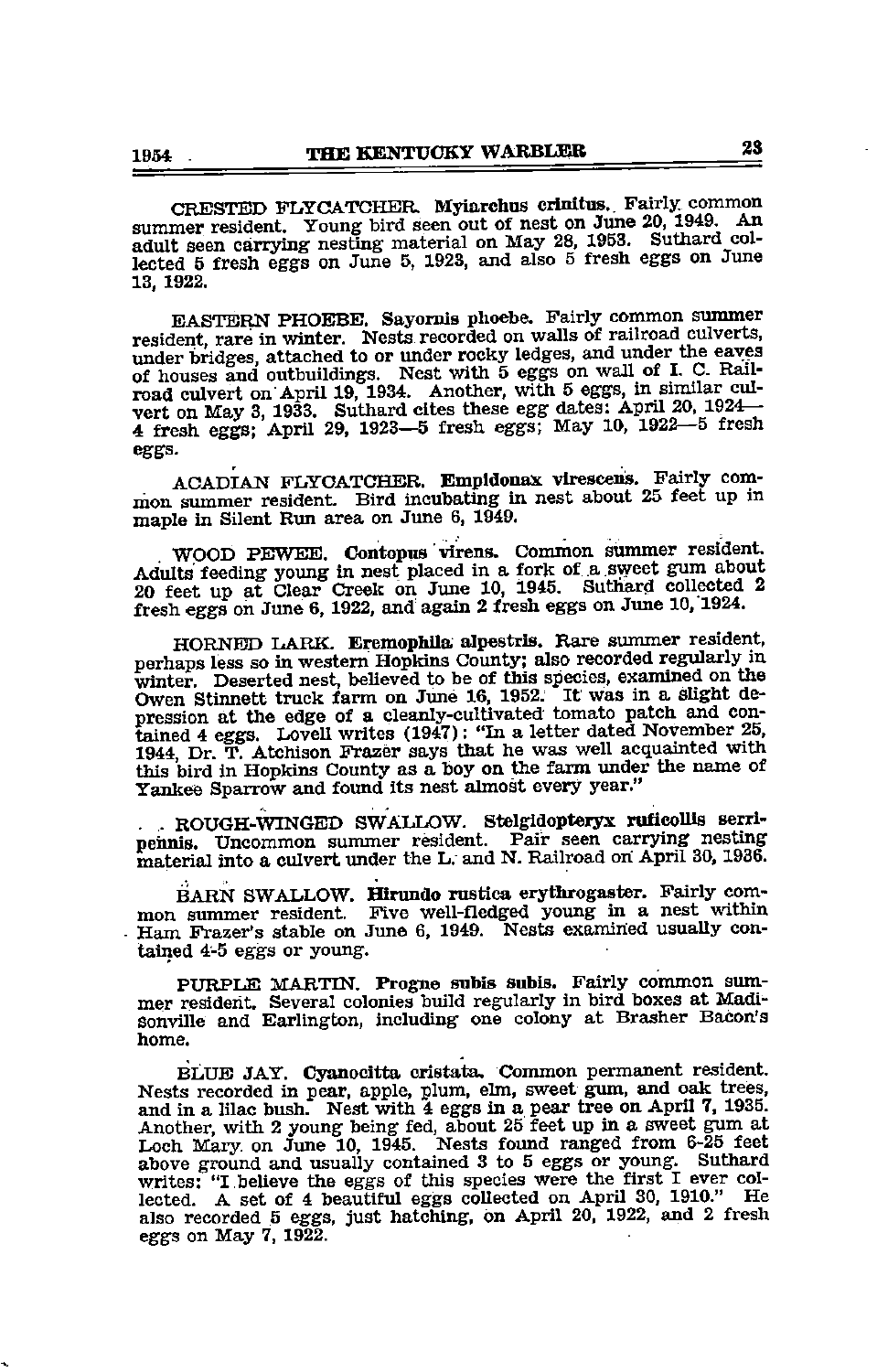COMMON CROW. Corvus brachyrhynchos. Common permanent resident. Bird carrying nesting material on March 14, 1946. Another, on nest about 20 feet up in a sassafras tree on April 12, 1946. Suthard cites these egg dates: March 29, 1924—4 fresh eggs; April 9, 1922— 5 fresh eggs; May 22, 1922—5 slightly incubated eggs.

CAROLINA CHICKADEE. Parus carolinensis. Common permanent resident. Nest with 5 eggs in fence post on May 3, 1933. Another, 4 feet up in fence post, also containing 5 eggs, on May 4, 1951. Suthard sends these egg dates: April 2, 1925—5 eggs, incuba tion advanced; May 1, 1922—4 young; May 21, 1922—5 fresh eggs; May 28, 1924—5 eggs about one-third incubated.

TUFTED TITMOUSE. Parus bicolor. Common permanent resi on April 20, 1935. Young bird being fed out of nest at Clear Creek on July 28, 1952. Suthard records a nest with 4 fresh eggs on May 6. 1928.

WHITE-BREASTED NUTHATCH. Sitta carolinensis. Uncommon permanent resident. Suthard saw a female of this species carrying nesting material in the Elk Creek area on March 21, 1937. He was unable to follow the bird closely and so did not find the nesting site.

BEWICK'S WREN. Thryomanes bewickiL Common permanent resident. Nests recorded in rural mail boxes, atop <sup>a</sup> dictionary in an outbuilding, in gourds, in an old automobile tire, on a ledge in a shed, etc. Mail boxes are frequently used. Nest with 8 eggs in a mail box on April 15, 1934; another, also in a mail box, with 3 eggs on June 25, 1948. Nests recorded contained 3-7 eggs or young, rarely 8. Suthard records a nest with 7 fresh eggs on May 6, 1923.

CAROLINA WREN. Thryothorus ludovicianus. Common permanent resident. Nests found on a wooden shelf, in a wooden box, atop bottles in an outbuilding, in a cardboard box, and in an unused pigeon box. Nest with 6 eggs on a wooden shelf on April 22, 1935. Another, with 5 young, in a cardboard box in an outbuilding on July 19, 1928. Suthard records a nest with 5 slightly incubated eggs on May 13, 1928.

EASTERN MOCKINGBIRD. Mlmus polyglottos polyglottos. Common permanent resident. Nests recorded in wild and garden rose bushes, osage orange, wild cherry, honeysuckle in young pear tree, young elms, and in apple and cedar trees, ranging from  $2\overline{7}$  feet up; usually contained 3-4 eggs or young, sometimes 5. Nest with 4 eggs  $4\frac{1}{2}$  feet up in a cedar on April 15, 1949. Another, with 3 well-fledged young, 7 feet up in a wild cherry on September 2, 1951. Suthard collected <sup>4</sup> fresh eggs on April 24, 1922, and again <sup>4</sup> fresh eggs on May 13, 1923.

CATBIRD. Dumetella carolinensis. Common summer resident. Nests recorded in apple, crabapple, willow, wild cherry, and wild plum trees, and in blackberry, honeysuckle, lilac, rosebush, and buttonbush, ranging 2-11 feet up; usually contained 3-4 eggs or young. Nest with 4 eggs 11 feet up in an apple tree on May 17, 1948. A late nest with 2 young and 1 egg  $7\frac{1}{2}$  feet up in a crotch of a willow at Spring Lake on August 14, 1934. Suthard records 3 fresh eggs col lected on the following dates: May 11, 15, and 16, 1922.

L.

÷, J. ŏ

٠. ì

Ė

÷

÷, ÷, ÷

4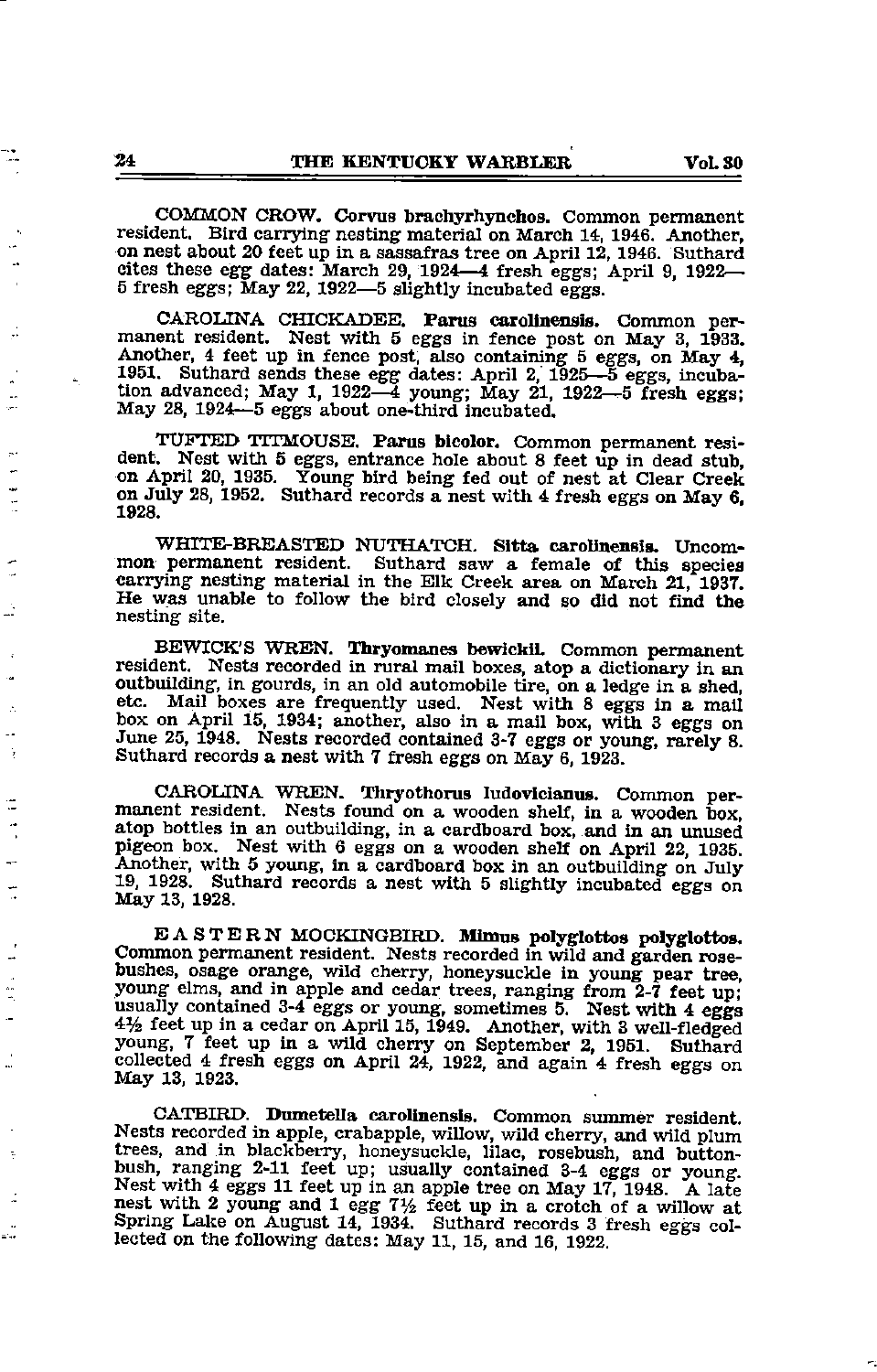BROWN THRASHER. Toxostoma rutum. Common summer<br>resident, rare in winter. The writer has recorded 59 nests of this<br>species. These were placed in apple, crabapple, wild plum, peach,<br>willow, and osage orange trees, and in a l rose bushes, blackberry thicket, honeysuckle, briars, button-bush, and in brush piles; 3 were on the ground, 1 of which has been deapple trees, or in honeysuckle growing within them. Doubtless other plants are used, such as garden shrubbery and other species of trees. Nests above ground ranged from 1½-9½ feet up, but with only 1 nest<br>above 6 feet. Complete nests of eggs averaged 3-4, with sometimes 5, and in some cases 2 appeared to be a complete set; one set of 6 recorded on May 12, 1934, a nest placed in blackberry briars. Nest with 4 eggs in honeysuckle growing in a crabapple tree on March 30, with 4 eggs in honeysuckle growing in a crabapple tree on March 30, 1945. Another, with 3 young,  $5\frac{1}{2}$  feet up in willow on the shore of a pond on July 16, 1946. Suthard collected <sup>4</sup> fresh eggs on April 20, 1922, and again 4 fresh eggs on May 1, 1922.

ROBIN. Turdus migratorius. Common permanent resident. Nests recorded in peach, apple, crabapple, plum, pear, cherry, wild cherry, maple, walnut, hickory, oak, willow, persimmon, pine, elm, and cedar trees, on supports on telephone poles, and on a rail fence, ranging from slightly over 1 foot (fifteen inches) to approximately 50 feet up. Nest with 4 eggs in a small crabapple tree on April 2, 1940. 50 feet up and near the top of an elm tree on August 21, 1948. Nests usually contained 3-4 eggs or young. Suthard collected 4 fresh eggs on each of the following dates: April 10, 1922; April 17, 1922; and May 8, 1922.

WOOD THRUSH. Hylocichla mustelina. Common summer resident. Seen building nest in a maple on May 11, 1936. A nest with 2 downy young 6 feet up in an elm at Sunset Lake on June 30, 1948. Mrs Sue Wyatt Semple saw a nest being built in a medium-sized tree on Weir's Creek levee on May 1,1951. This nest contained 2 eggs on May 11 but was empty on May 13. Suthard collected 4 fresh eggs on May 10, 1924, and 3 fresh eggs on June 1, 1924.

EASTERN BLUEJAY. Sialia sialis. Common permanent resi-<br>... Nests recorded in cavities in oak, walnut, willow, and apple dent. Nests recorded in cavities in oak, waintub, who we are press, in fence posts, mail boxes, and even tin cans, which were equipped with a side entrance and perch and placed in shaded spots. Usually 3-5 eggs or young in eggs in a mail box on April 10, 1933. Another nest with 2 young<br>and 1 infertile egg, also in a mail box, on July 24, 1950. Sometimes<br>sets of eggs lacking the blue coloring have been seen. A third nest,<br>in a mail box, cont

BLUE-GRAY GNATCATCHER. Polioptila caerulea caerulea. Common summer resident. Nests recorded in elm, birch, oak, sweet A pair were seen building in a black gum at Clear Creek on April 24, 1953. When nests are being built, the birds will go to the nests without hesitation, even when being watched.

(To .Be Concluded)-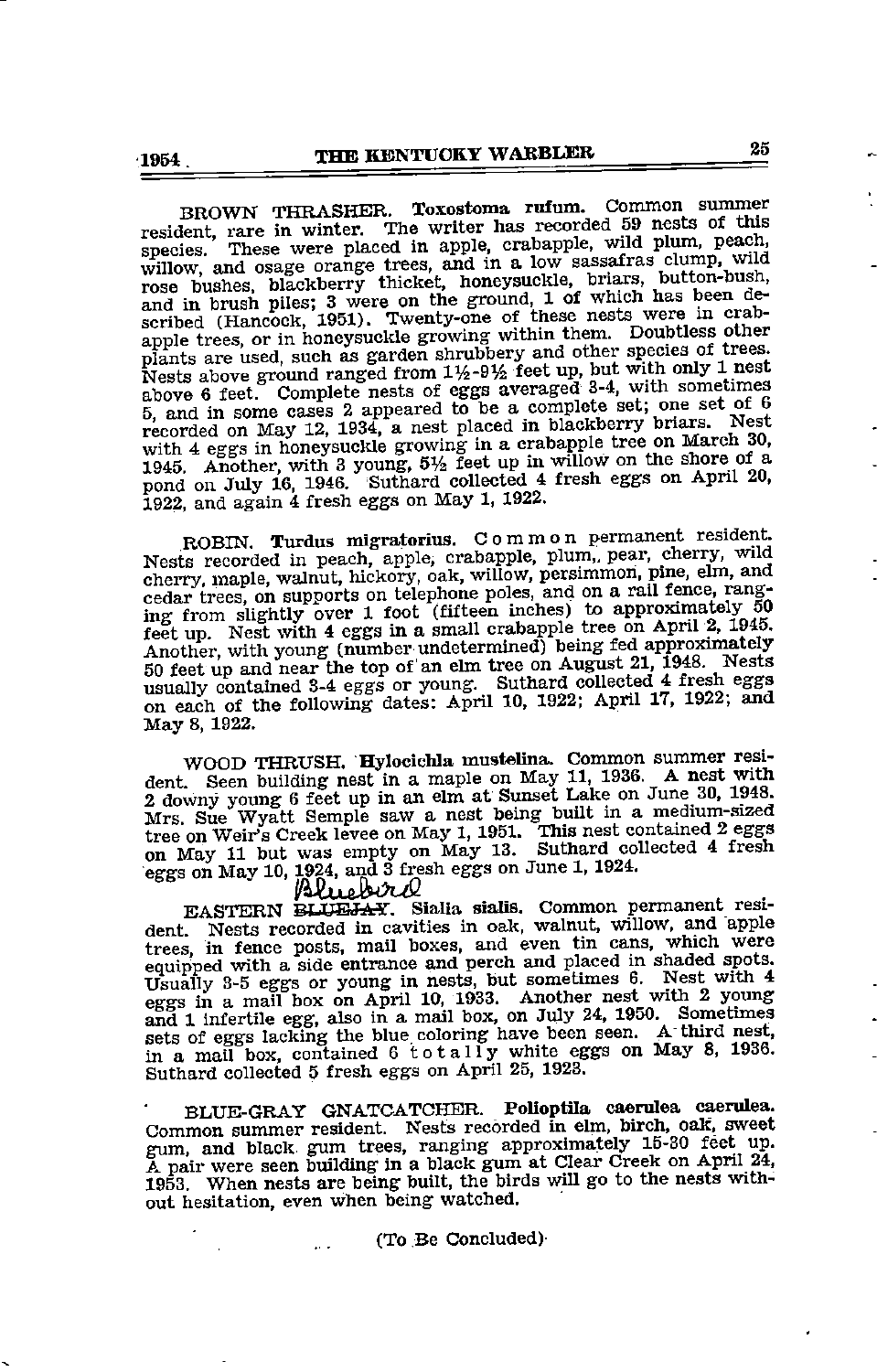### HOPKINS COUNTY

### By Brasher C. Bacon, Madisonville

### AMERICAN WOODCOCK. Philohela minor

The Woodcock is a fairly common migrant and <sup>a</sup> rare summer resident in Hopkins County. On only two occasions have <sup>I</sup> seen the aerial flight performance during the mating season of this dweller of the bogs. It is nocturnal in its feeding habits and is rarely seen unless flushed from its resting and feeding grounds, in low, damp woods and wet fields. I have found them nesting, with fresh eggs as early as March 20 and with young as early as April 6, when a light snow covered the ground. My records indicate that they are more common in the fall, and the height of migration is reached during the last week in November. My records are as follows: April 15, 1906, two birds were flushed from a wet area in W. A. Osbom's woods, on Greasy Creek, three miles west of Madisonville; April 6, 1907, an adult with four young <sup>a</sup> few days old was flushed near <sup>a</sup> small stream in a grove in the Odd Fellows Cemetery; April 18, 1908, an adult and three young were flushed from the same grove of the preceding year. The old bird fluttered along the ground as if crippled; the young The old bird fluttered along the ground as if crippled; the young scurried into the honeysuckle that covered the area and were soon lost to view.

On November 20, 1909, I saw one on the edge of a cornfield in <sup>a</sup> wet area near Clear Creek, eight miles northwest of Madisonville; on March 3, 1911, I saw two birds in a wet area along Greasy Creek in Osbum's woods, three miles west of Madisonville. This was the first courtship flight performance that I had ever witnessed; on April 18, 1911, I found <sup>a</sup> nest and four eggs advanced in incubation. The nest was in the leaves near the edge of a pond near Clear Creek eight miles west of Madisonville. On March 12, 1913, two birds were seen along the edge of Pond Creek, seven miles west of Madisonville. seen along the edge of Pond Creek, seven miles west of Madisonville. On March 20, 1914, I found a nest of this species in a wet meadow on the edge of a grove, forty feet from Greasy Creek, on Mangums farm. The nest was made of leaves and contained four fresh eggs. The bird was flushed from the nest. On April 19, 1914, one was brought to me by J. H. Lynn, found dead on Scott Street in Madisonville.

On November 25, 1915, three birds were flushed from the edge of <sup>a</sup> pond near Elk Creek, three miles northeast of Madisonville, Mr. S. L. Todd found a Woodcock dead on the highway and brought it to me on February 20, 1916. I saw one bird feeding on the mud flats February 20, 1920, two birds were observed on the edge of J. A. Major's pond in a pasture. I witnessed the courtship demonstration of this pair until they finally disappeared in a small woodland nearby. On March 26, 1922, I saw one in a wet meadow near Greasy Creek, three miles west of Madisonville. David Arnold brought to me on June 10, 1924, a Woodcock that had been found dead near a pond in the edge of the woods in Wolf Hollow, ten miles northeast of Madisonville. On December 10, 1926, I flushed a Woodcock from the grass along the edge of Pond Creek. On November 14, 1927, two birds were flushed from the shore of Loch Mary, near Earlington. •On November 14, 1927, one bird was flushed from a field near Loch Mary.' R. V. Omer, a rural letter carrier, on November 25,1928, brought me a dead bird that he had found on the highway. On April 8, 1928, I flushed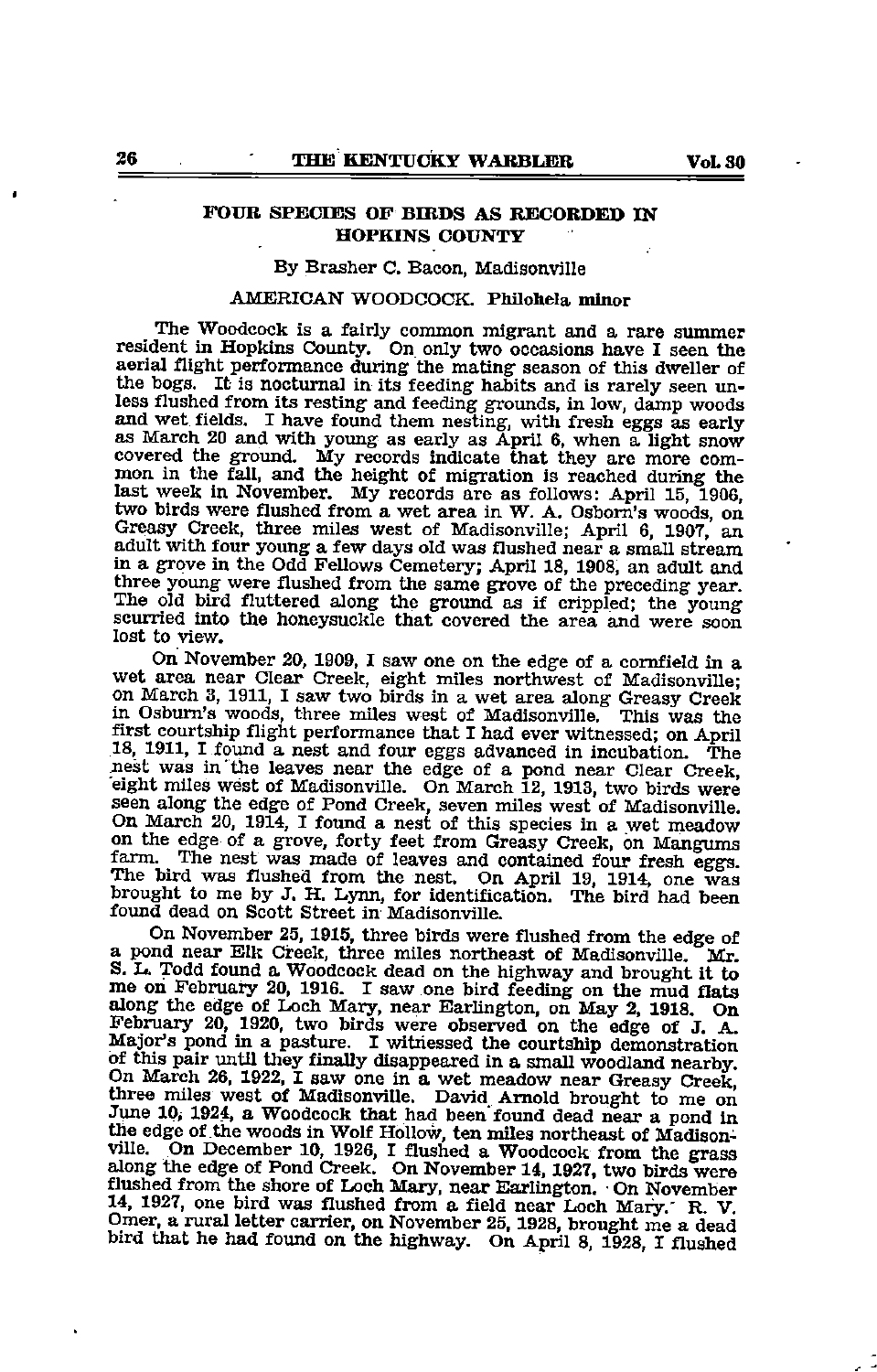one bird from a field near Brown Meadow Lake, near Earlington. James Burton brought to me for identification a bird that had been killed in a meadow. On November 16, 1929, one bird was flushed from the shore of Spring Lake on the Spring Lake Wildlife Refuge, one on November 28, 1929, that he had killed in a wet meadow, two and a half miles west of Madisonville. Also, on that same day Robert Myers brought in one that had beenkilled at the edge of a cornfield.

James Burton brought in one found dead in a field on November 19, 1931, near 19, 1931, near Dalton, Hopkins County. The same day Maurice Salmon brought for identification one that had been killed three and a half miles west of Madisonville. Three days later one that had been killed by Jewell Banks, near a pond in south Hopkins County, was brought for identifi on July 10, 1931. On March 10, 1932, two birds were seen at the south end of Loch Mary in company with several Killdeers. Lucian John son, Rural Route 3, found one crippled in a field three miles east of Madisonville on November 28, 1933, and brought it to me. On November 20, 1935, one flew into a garage building at Earlington and was brought to me for identification. On January 26, 1936, two birds were flushed from the shore of the lake at the Spring Lake Wildlife Refuge.

It was three years before I recorded the species again. On November 12, 1939, Carl Hatler brought me a bird that had been<br>billed in a field near a nond, five miles north of Madisonville. On killed in a field near a pond, five miles north of Madisonville. October 12, 1939, one bird was foimd dead on the dam at the Spring Lake Wildlife Refuge. On February 12, 1939, two birds were ob served at Brown Meadow Lake near the spillway. Two were ob served feeding along the shore at Spring Lake on November 25, 1940.<br>Two were flushed near a pond in a cornfield near Clear Creek on November 21, 1942. On March 1, 1943, two were seen at Spring Lake feeding in the overflow back of the lake. On February 28, 1945, one was flushed from the shore of Grapevine Lake on the Grapevine Wildlife Refuge, two miles southeast of Madisonville. One was seen near the museum at the Spring Lake Wildlife Refuge on November 29, 1947. On November 10, 1947, two were flushed from the shore of Pleasant View Lake, four miles southwest of Madisonville. Two were seen on November 29, 1951, on the mud flats of Loch Mary. On April 6, 1951, one bird was seen on the east shore of Loch Mary, boring in the mud. On December 3, 1953, two birds were seen along the edge of Spring Lake. <sup>I</sup> also saw these same birds or two more on December 5, 1953.

<sup>I</sup> may have other records of this species that <sup>I</sup> have overlooked or failed to find. All of these are my unpublished records over the years. I hope that they may give insight into the relative abundance of the species over the past years in Hopkins County. Probably they are not so common today as in past years. But my activities in the field have been curtailed to a great extent in recent years and have been confined largely to the birds found on our five wildlife refuges. Woodcock have been observed in every month of the year with the exception of August and September. I have one record for January, four for February, six for March, nine for April, one each for May, June, and July, two for October, twenty for November, and three for December. One or more observers were with me on each field trip when this species was recorded.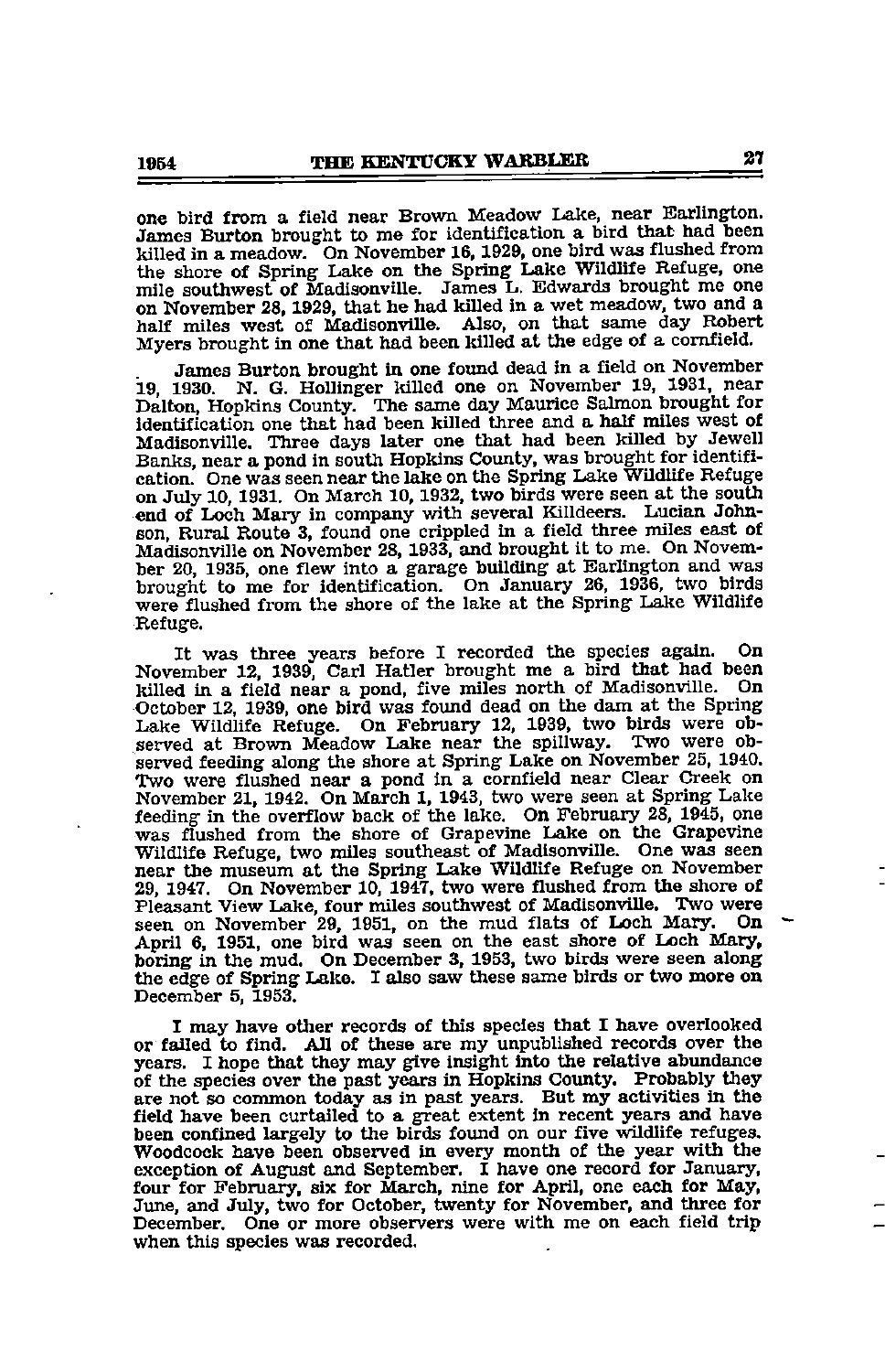### WOOD IBIS. Myctera americana

My earliest record of the occurrence of the Wood Ibis in Hopkins County is September 7, 1908. A bird was killed by Robert Stewart out of a flock of three feeding in the overflow west of Spring Lake and brought to me for identification. On July 21, 1925, Phil Powell, who lives at Sebree, Webster County, twenty miles north of Madisonville, called me by telephone, saying that he had killed a large black and white bird and was sending it to me for identification. It was one of <sup>a</sup> flock of 52 which were feeding in <sup>a</sup> slough near Green River. This bird proved to be an adult male Wood Ibis. I mounted it and displayed it for years in my museum at Spring Lalce Wildlife Refuge, along with one which I had secured in Hopkins County. On July 23, 1925, a bird of this species was killed by Claud Hanner, who observed several feeding in his pond for a few days. On July 26, 1925, James Suthard and Gatlin Harris saw four birds in W. A. Osbum's woods, along Greasy Creek, four miles west of Madisonville. Suthard is an outstanding ornithologist, and Harris is a competent observer. On July 28, 1925, a flock of 37 birds was reported to me by Gus Hunt, who lived three miles west of Madisonville, near Lunsford's Slough, close to Greasy Creek, where the birds were sighted. When <sup>I</sup> ar rived, the birds were feeding in the pond and along the slough. <sup>I</sup> secured one adult male from the flock. The birds stayed in the area for several days, feeding in the ponds and sloughs near the creek. On July 31,1935, Tom Bruce, <sup>a</sup> farmer who lived near the pond, killed <sup>a</sup> bird of this species; Gatlin Harris mounted the bird, which was <sup>a</sup> young male. On August 25, 1925, a conservation officer, Billy young male. On August 25, 1925, a conservation officer, Billy Ausenbaugh, reported that he had seen several on the Ohio River in Henderson County. An article in the Louisville Courier-Journal for September 2, 1925, reported the occurrence of a large flock of black and white birds near New Albany, Indiana. Gus Hunt, who is <sup>a</sup> competent observer and who saw the birds near Madisonville in 1925, reported to me that he and his son had seen two Wood Ibises feeding in a slough near Black Creek in west Hopkins County in September, 1950.

Through an error of my own or of the printer, in my "Water and Wading Birds of Hopkins County" (KENTUCKY WARBLER, Octo ber, 1933) the year of the occurrence of this species was listed as 1927 instead of 1925.

### WHISTLING SWAN. Cygnus columbianus

The Whistling Swan is a very rare visitant in Hopkins County. The first record of its occurrence was on December 9, 1932, when <sup>a</sup> flock of ten was reported on Grapevine Lake, three miles southeast of Madisonville. Five of these birds were killed by Buddy Wilson and Toledo Hale, two boys who lived near the area. Two of the birds were sold to citizens of Madisonville, and three of them were brought to me for identification. The birds proved to be Whistling Swans. This me for identification. The birds proved to be Whistling Swans. This violation of the Federal Migratory Bird Act was prosecuted and is on record in Federal Court in Owensboro. Sam Linebaugh, Guthrie, Kentucky, who was at that time Federal Game Warden, and J. H. Pittman, Conservation Officer for Hopkins County, who lived in Greenville, were the complaining witnesses. On February 2, 1933, two birds were reported on Grapevine Lake by Lorenzo Hayes of Madisonville. On February 4, 1933, a single bird was seen by David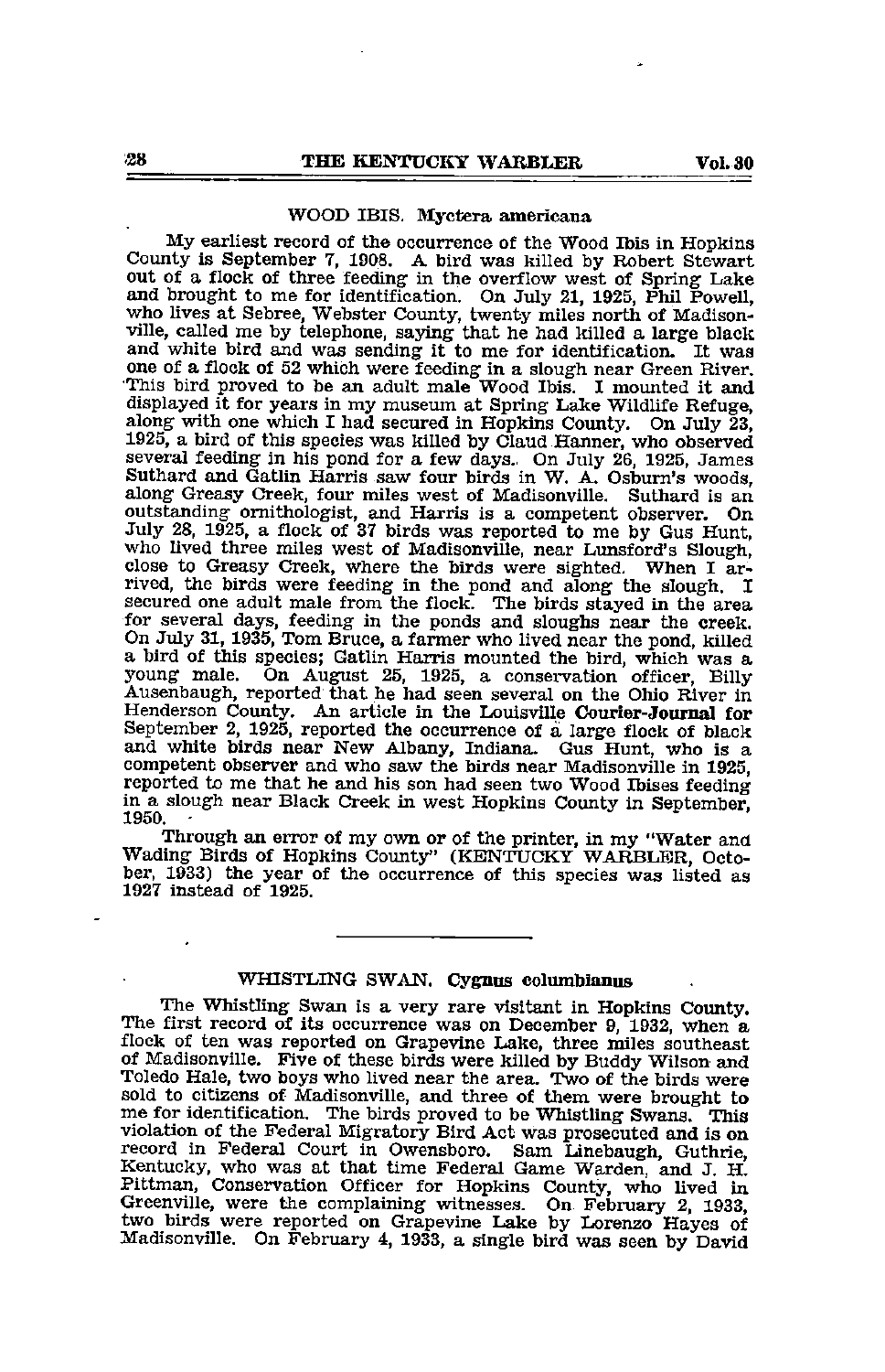Siria, a rural mail carrier. This bird was flying low over the lake. On February, 3, 1933, four large white birds were observed by Mrs. Lawrence Cardwell as they circled the area near the lake. On April 1, 1933, a bird of this species visited the Spring Lake Wildlife Refuge. These birds were probably remnants of the flock of ten that had visited Grapevine Lake. These birds were also seen on Boddie and Powell's Lake nearby. On April 1 and 2, 1935, a Whistling Swan visited the Spring Lake Wildlife Refuge, leaving on the evening of the second day. This bird was very tame and was viewed at close range. We approached within 50 feet of it as it leisurely took wing and circled the lake twice before leaving. On December 2, 1940, one bird visited the refuge and stayed for one half day. It was very tame and fed near a flock of semi-domesticated Mallards, just off the shore of the lake.

### SOUTHERN PILEATED WOODPECKER.

### Oeophlocns plleatas pUeatus

The Southern Pileated Woodpecker is a fairly common perman ent resident in Hopkins Coimty. Formerly an inhabitant of the hills and heavily timbered bottomlands, it may now be found in open and mixed groves of second-growth forests. Civilization to some extent is banishing this fine bird from many of its former happy hunting grounds, as the shrieking moans of numerous sawmills are hymning its requiem. It is nearly Impossible for it to find new prospects and privileges imder civilization's new conditions, as have many other species, but must share the fate of the primeval forest, since its life is part and parcel with the untamed spirit that haunts the wilderness. The writer has been familiar with this bird for more than forty years in western Kentucky. Here it has held its own despite the growth in population and the rapid deforestation that has taken place in that length of time. To study this bird in its haunts is a memorable experience. The woods reverberate with its music. When it Is hewing its way to a meal in the heart of a tree, the silence is filled with the clatter of its workshop, and the flying chips g^ve ample evidence of the prowess of its strong, sharp bill. This species, like all the other woodpeckers, is very fond of ants, which make up a large part of its diet. The ants are secured by driving holes to the heart of growing trees, tapping the central chamber of the colony. I have watched these birds for hours drill into the heart of a living tree. Their food consists, in addition to ants, of beetles and wild fruit. I have frequently observed them on our refuges feeding on acoms, persimmons, sumac berries, wild summer grapes, and wild black cherries. In most instances they are not suspicious, allowing close approach, especially on the wildlife refuges. They occur frequently on Brown Meadow Wildlife Refuge, near Earlington, where they feed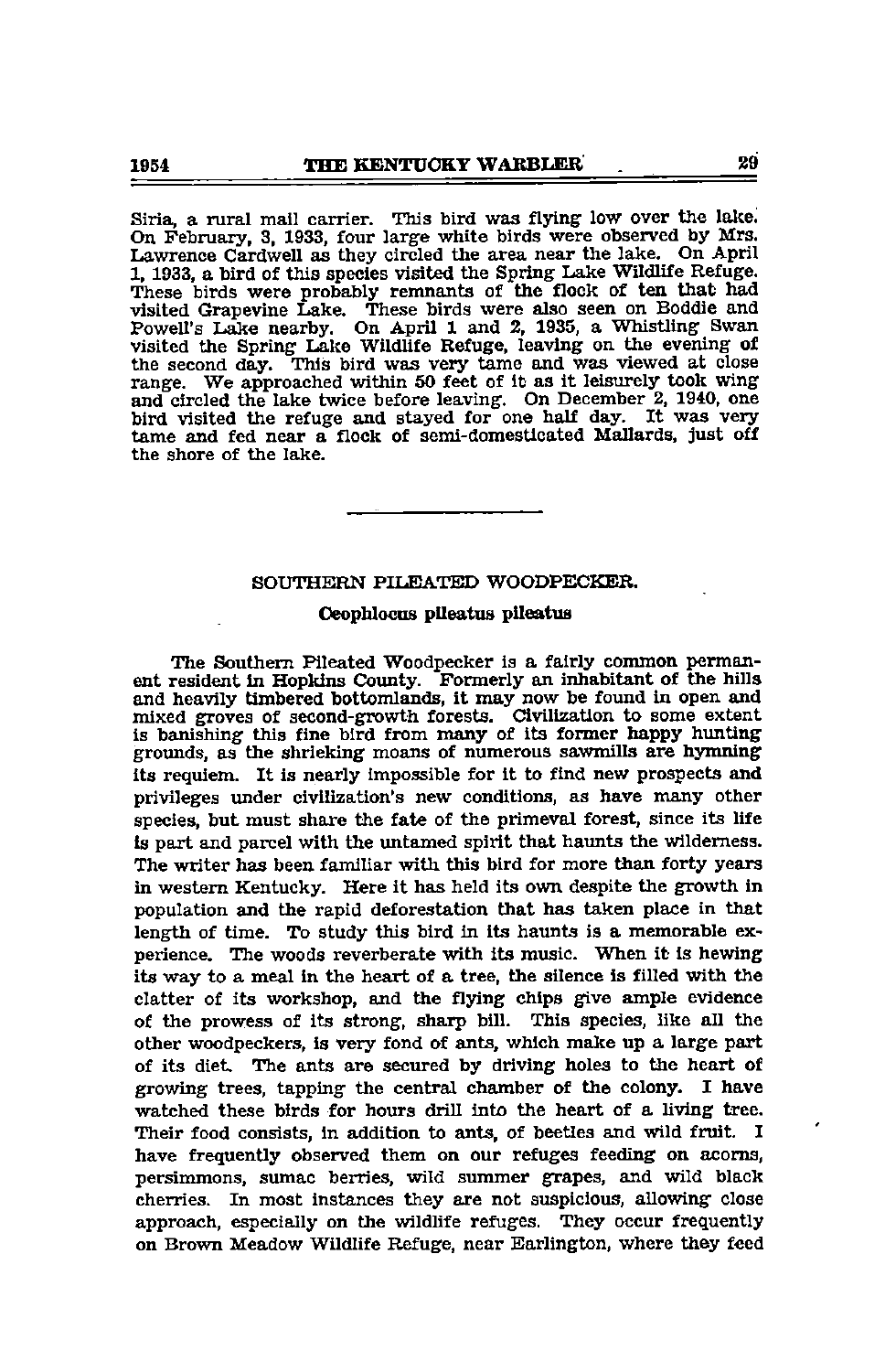in the oak grove near the club house. They are fairly common permanent residents near Madisonville on Lake Wood Pewee, at Grampian Hills, at Grapevine Lake, and on the Spring Lake Wildlife Refuge. They are also to be found on the Pennyrile Wildlife Refuge in Christian County. As far as I have been able to ascertain, only one brood is reared in a season. The period of incubation, which I checked on two pairs of birds, is eighteen days. The eggs are pure white and glossy and vary from ovate to elliptical-ovate, sometimes pointed. I have only one set of eggs of this interesting bird in my collection. My earliest nesting date is April 20, the latest May 30.

My nesting records for Hopkins County follow: April 25, 1909, Mitchell Hills, <sup>30</sup> feet from the ground in an elm tree located in <sup>a</sup> swampy area near Little Greasy Creek. The nesting cavity contained three fresh eggs. These birds were seen in the woods near the nesting site. This area, a forested region of open mixed woods, is now in-This area, a forested region of open mixed woods, is now included in Lake Pewee Wildlife Refuge, three miles northwest of Madisonville. On May 20, 1912, I found a nest in a dead sweet gum<br>at a height of 38 feet. The nesting cavity contained two young birds about three days old. The tree was about 125 feet from the first nesting tree found in 1909 and was in the edge of the woods. On April 20,1914; I found a hest at a height of 18 feet in a partially dead maple near the creek bank, in Mitchell Hills. Two birds were seen in the area. There were two nesting holes in the tree, and four fresh eggs were collected. On May 30,1915, at Spring Lake, I found a nest in a cavity in a tulip poplar, 32 feet from the ground. I examined this nest, which contained three nestlings about three days old. They were naked and blind. At Spring Lake on April 26, 1918, I found <sup>a</sup> nest in <sup>a</sup> hollow of a dead maple <sup>160</sup> feet from the water's edge. This tree had two nesting holes; one of which contained four fresh eggs; On the Lunsford Farm, on Little Greasy Creek, four miles west o£ Madisonville on the Rosecreek Road, I found a nest on May 12, 1918. the creek. The birds nested in this tree for several years. On April 22, 1923, in Harris Woods, two and a half miles west of Madisonville on the Rosecreek Road, I found a nest in a partially dead maple tree at a height of 20 feet. The excavation' was 20 Inches deep an<t took the birds three weeks and two days to complete before the first egg was laid. Both birds were seen each time I visited the nesting site, and both birds took part in the excavation of the nesting cavity. On April 20, 1923, on John A. Powell's farm, four miles west of Madison ville, there was a nesting hole 35 feet from the ground in a dead elm, located in an open field near a pond. The cavity contained fresh eggs on that date. On May 10, 1925, in Harris Woods, in the same tree as the one located in 1923, a nest contained four fresh eggs and was 26 feet up. On the Spring Lake Wildlife Refuge, on April 21, 1931, a nest containing fre the bird again on two occasions. On April 24, 1933, on Spring Lake Wildlife Refuge I found a nest in the same tree as the one last named, containing three eggs. So far as I know, the birds have not nested near the lake since that date, as a pair of Barred Owls established themselves in an oak nearby in 1934. The nesting site was located in <sup>a</sup> ravine near the present site of the Museum of Oology on Chickadee fiear the present site of my lodge in Grampian Hills, where they are still frequently seen flying back and forth across the lake. In later years the tree has blown down, and the birds have moved farther into the woods across the lake.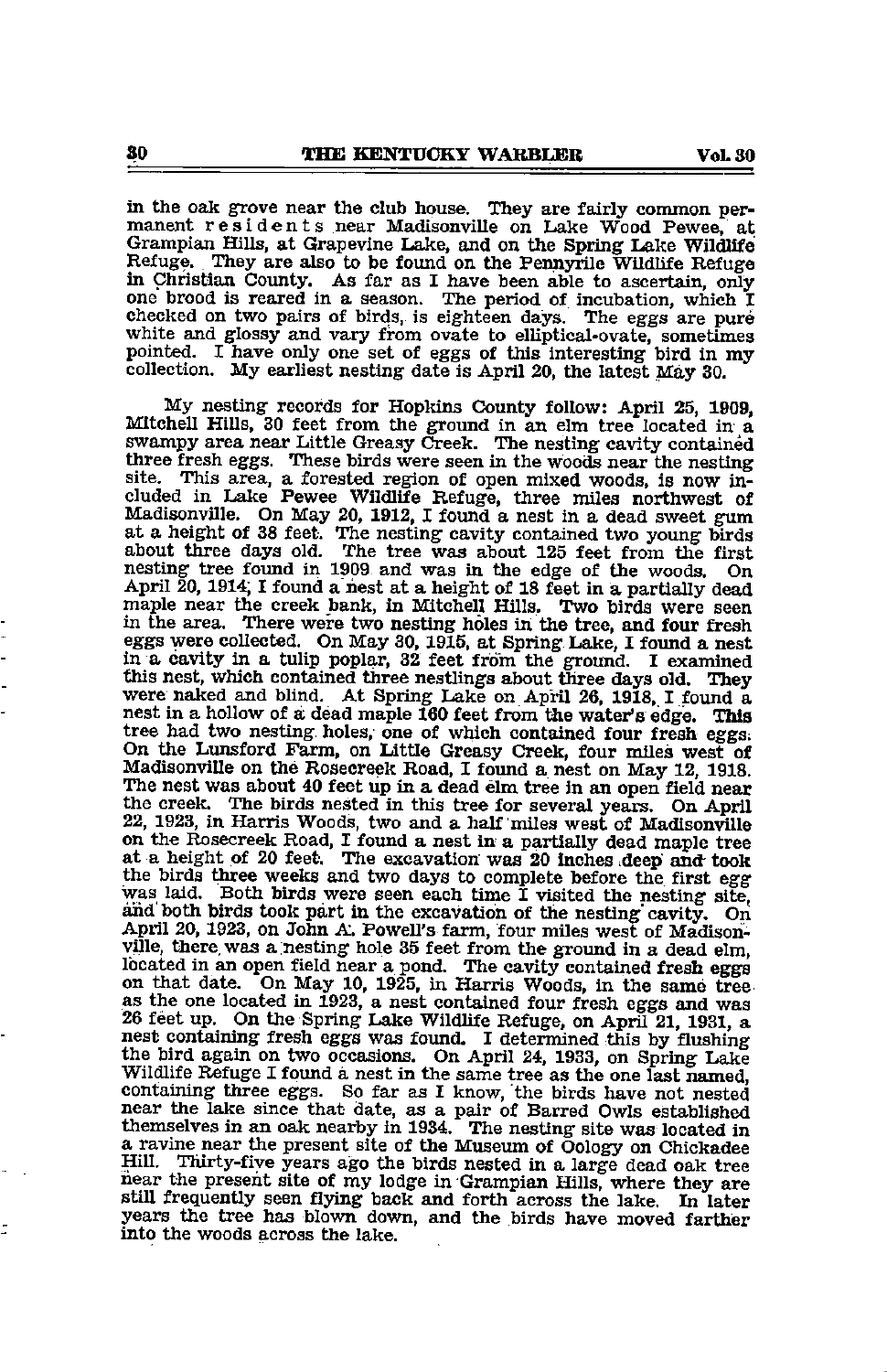## FIELD NOTES

Late Censuses.—Two censuses arrived after the February issue had gone to press. They appear here, for they are deeply appreciated and show some fine interest in two areas where we need many more active bird students: the mountains and the central Bluegrass area. DANVILLE,—Jan. 2; 6:30 A. M. to 4:30 P. M. County roads,

farmland, thickets. Clear: 32 to 50. Six observers in three parties. Water open by late afternoon but frozen for several days before. Many ponds and creeks dry. Mallard, 42; Turkey Vultwe, 28; Black Vulture, 1; Sharp-shinned Hawk, 1; Cooper's Hawk, 1; Red-tailed Hawk, 4; Rough-legged Hawk, 1; Pigeon Hawk, 3; Sparrow Hawk, 18; Barn Own, 1; Belted Kingfisher, 1; Yellow-shafted Flicker, 2; Red-bellied Woodpecker, 2; Downy Woodpecker, 7; Horned Lark, 28; Blue Jay, 6; Crow, 8600; Carol Carolina Wren, 5; Mockingbird, 2; Robin, 5; Bluebird, 21; Cedar Waxwing, 1; Migrant Shrike, 2; Starling, 460; English Sparrow, 123; Meadowlark, 28; Bronzed Grackle, 1; Cardinal, 68; Goldfinch, 18; Eastern Towhee, 7; Slate-Eastern-Towhee, 7; Slate-colored Junco, 64; Field Sparrow, 7; White-<br>crowned Sparrow, 14; White-throated Sparrow, 23; Fox Sparrow, 2;<br>Song Sparrow, 11. Total, 38 species, 9667 individuals. A Brown<br>these Thrasher was seen two days after the count. The severe drought has so dried up our streams and ponds that I have seen only one Wilson's Snipe this whole winter.—W. S. GLORE, JR.

WILLARD.—December 29; 9:00 A. M. to 5:00 P. M. About 8 miles through fields and woodlands. Temp. 48 to 39. Sparrow Hawk, 1; Hairy Woodpecker, 5; Downy Woodpecker, 2; Blue Jay, 10; Crow, 27; Carolina Chickadee, 20; Tufted Titmouse, 6; Brown Creeper, 1; Carolina Wren, 9; Bluebird, 2; Golden-crowned Kinglet, 3; English Sparrow, 12; Cardinal, 25 Other species observed during Christmas week: Bob-white, Marah Hawk, Meadowlark, Red-wing,- Screech Owl, Barred Owl, Mourning Dove.—ERCEL KOZEB.

### A SHRIKE'S NEST

Two Loggerhead Shrikes (Lanius ladovicianus) were perched on the wires along Hurstbome Lane, which is located in open farming -country on the edge of Jefferson County. As the date was May 3, 1953, it occurred to me that they were probably nesting. After looking up and down the road carefully, I decided that there was only one good place for their nest, a dense bush which had been trimmed back many times by the telephone company to protect their wires. It turned out to be, a redbud (Cercia canadensis) overgrown with Japanese honeysuckle vines. Near the top, ten feet from the ground, there was a bulky nest in the thickest part of the bush. Paper formed the outer part of the nest, and several strings had been woven into the margin. The nest contained 6 eggs.

On May 6 the nestJings had hatched and were just beginning to grow feathers, but they were too young to show any fear of man. Both times when I examined the nest, the adults made no attempt to attack me, although one of them flew over the area two or three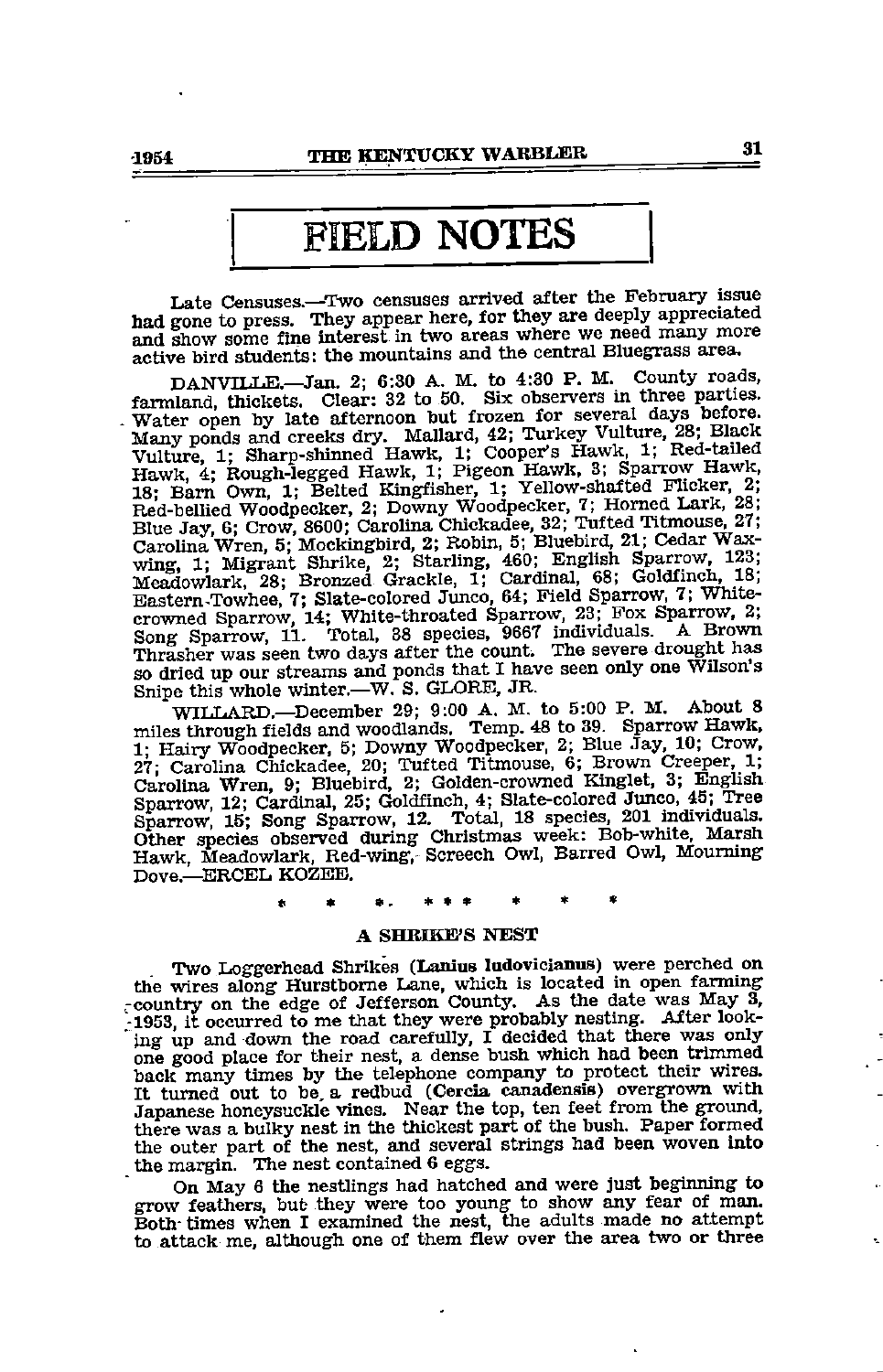times. Shrikes are not particularly common in the Louisville area, but persistent driving in the open farming areas will nearly always uncover a bird or two. "The only other nest observed by the author was in Oldham County, beyond the Covered Bridge Boy Scout Reservation. This nest was found, with the aid of Mabel Slack, along the road in the spring of 1937. On May 31, 1947, near Anchorage, in Jefferson County the author saw 3 young shrikes on a fence and, later, one on a telephone wire. All were calling loudly for food; one on the fence and the one on the telephone wire were fed with what •appeared to be insect larvae.

Very little has been written on Loggerhead Shrikes in Kentucky. The only other published records of neste appear to be two by Gordon Wilson (WILSON BULLETIN, 36: 119, 1923) for the Bowling Green area, one found in 1912 and the other being built on April 11, 1923.— HARVEY B. LOVELL, Louisville.

### OBSERVATIONS ON SHRIKES

It is a well-known fact that shrikes occasionally prey upon other birds. I have made two observations that may prove of interest to other ornithologists. A few years ago, while I was hunting in Warren County, a Migrant Shrike was observed attempting to impale a Caro-<br>lina Wren on a twig of a small tree. I watched it for some time, and it was still struggling with its problem when I left. The second observation was made while we were taking the 1953 Bird Count on December 26 in the Bowling Green area. Professor Charles L. Taylor and I were observing the birds in a partially wooded spot when we noticed some Cardinals flying out of a thicket in great haste and confusion. ' Soon a male Cardinal flew by us with a Migrant Shrike in hot pursuit. They crossed a clear area and disappeared in a cedar in hot pursuit. They crossed a clear area and disappeared in a cedar grove. The final result was suspected but not definitely known.— L. Y. LANCASTER, Bowling Green.

#### AN ALBINO ROBIN

As I was leaving my house yesterday morning, February 1, 1953, I observed a large number of Robins in the yard. Feeding in the midst of them was one of a snow-white color, with the exception of small black markings on the wing tips. <sup>I</sup> called my wife, who also observed what to me was a rarity. I also called Louis Gerow, who is<br>fairly well versed in ornithology, who also identified the bird as a<br>Robin.—J. T. COX, Assistant Director, Division of Fisheries, Depart-<br>ment of Fish and

### $\mathbf{B}$ ,  $\mathbf{B}$  BARRED OWL INSIDE CITY

Several times during the fall of 1953 there came to me reports that <sup>a</sup> Barred Owl had been observed inside the city. However, before an investigation could be made, an imusual incident occurr^. On the evening of December 27, 1953, Mr. and Mrs. Claude Brashear and -their'son David were away from their home on Nutwood Avenue.

 $\ddotsc$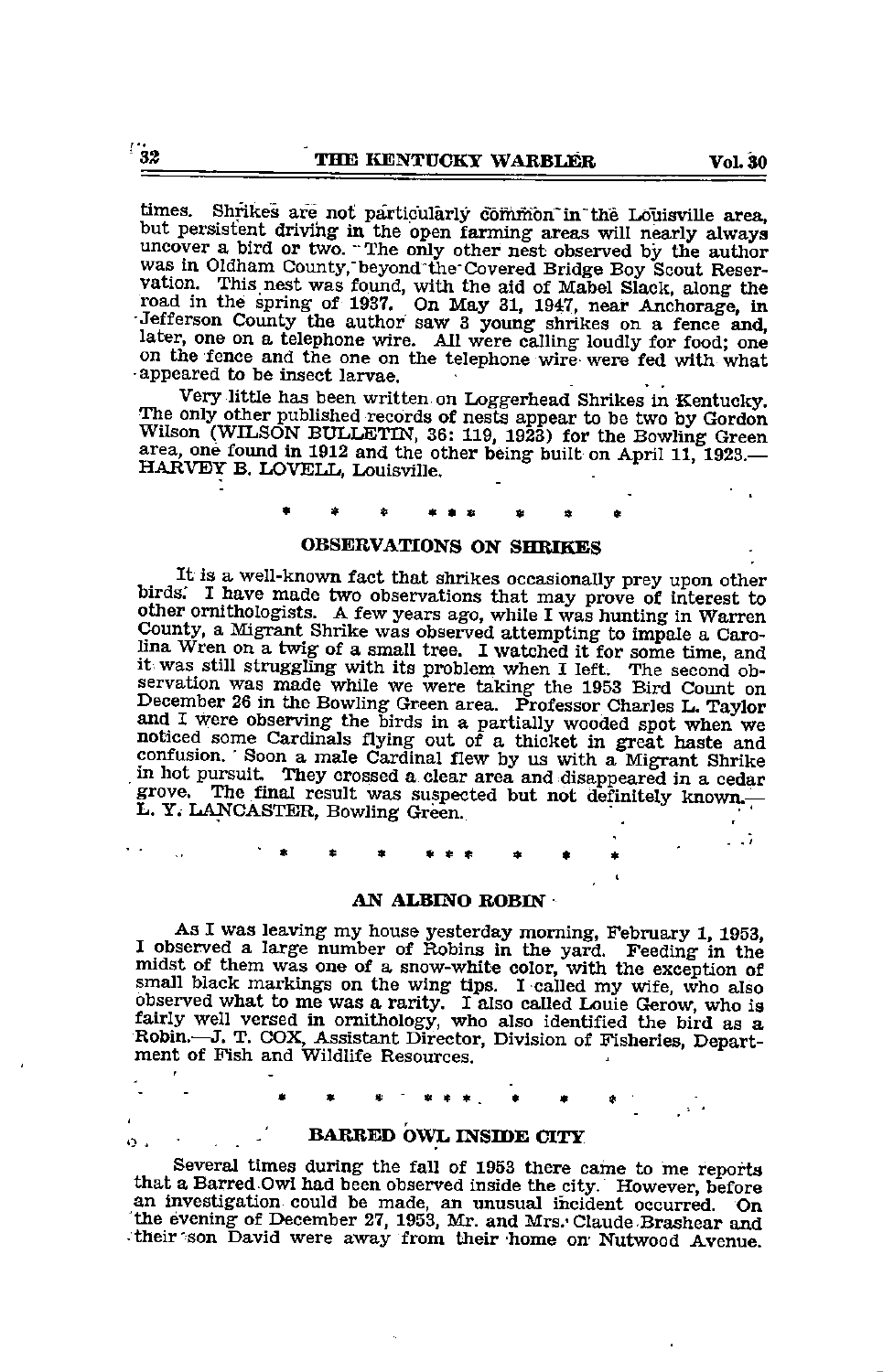When they returned, they heard a disturbance in David's pigeon yard.<br>Upon investigating, David found a Barred Owl had entered the en-<br>closure through the entrance tran provided for the pigeons. The closure through the entrance trap provided for the pigeons. The hungry visitor had destroyed two choice birds and was eating on one of them. The owl was promptly despatched and its skin turned over to a taxidermist for mounting.—L. Y. LANCASTER, Bowling Green. (On February 23, 1954, a Barred Owl was seen in the water maple next to the window of the office of the president of Western, at 9:00 A. M. A great commotion among the Starlings attracted my atten tion to it.—Editor).

### « • • •«\* • • « WOODCOCK OBSERVATIONS

On the gravel road in Mammoth Cave National Park between Sloan's Crossing and the site of old Union City on February 24, 1954, four Woodcocks were heard "peenting." All four birds could be heard were noted leaving the ground simultaneously; together they spiraled upward in tight circles and were watched out of sight. Both landed at their respective stations on the ground and resumed "peenting." On March 2, 1954, a series of seven listening stations were estab lished in areas of favorable Woodcock habitat along this road. The distance between each station and the next was at least four tenths of a mile; the overall route was about three miles long. Beginning at dusk and listening a few minutes at each station, I heard a total of seven Woodcock, three of which were observed in flight. Two birds were heard at each of three stations and one at another.—DAN M. RUSSELL^ Bowling Green.

#### • \* • • • • ALBINO CROWS AT PARIS

As I came into Paris, Kentucky, one Sunday morning in March, 1953, a few miles out of town I saw a flight of fifty or sixty Crows, was not unusual for this part of the state, but it was unusual to see<br>a dozen or more albinos scattered among the normal ones. It was<br>my first time to see an albino Crow.—J. W. CLOTFELTER.

# NEWS AND VIEWS

### MISS SMITH AS NATURE LEADER

Miss Virgfinia Smith was nature leader at Cumberland Falls State Park the week of March 21,1954, for the Kentucky Recreation Work shop.

### DR. LOVELL HONORED

The 1954 annual award given by the Beckham Bird Club was presented to Dr. Harvey B. Lovell on February 10, 1954. The award recognizes someone who has made "constructive contributions to Kentucky ornithology." At this dinner meeting of the club Dr. George R. Mayfield, one of the founders of the Tennessee Ornithological Society, spoke on "Learning Bird Calls and Songs." The <sup>1953</sup> award went to Burt <sup>L</sup> Monroe.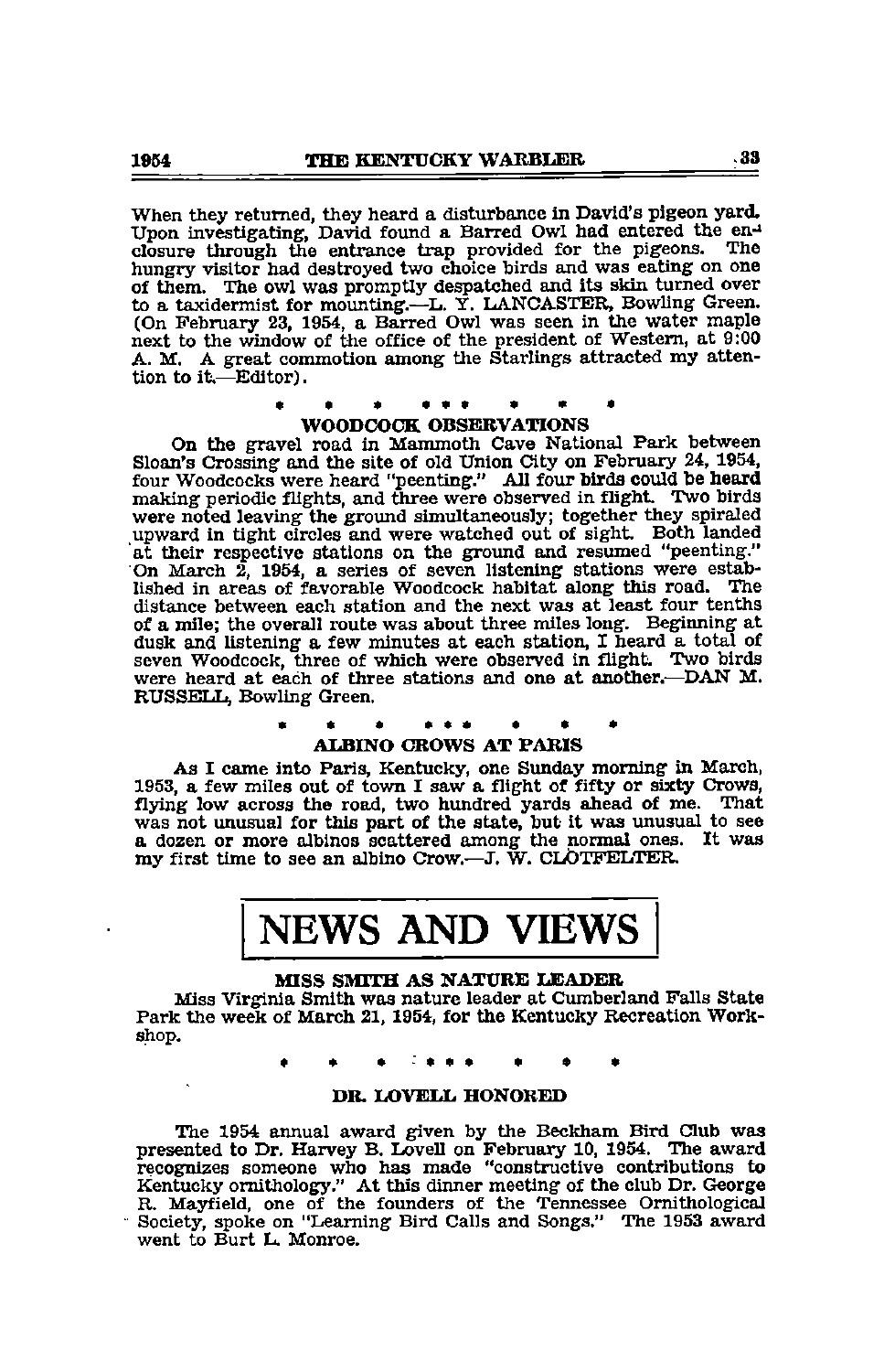### A TRIBUTE TO OBNTTHOLOGY

Mrs. Yancey Altsheler writes: "At a dinner party recently I sat next to Dr. Frank H. Caldwell, president of the Presbyterian Theological Seminary of Louisville. During a discussion of ornitholo gy, he told me of a communication that he had had some time ago. I thought you might be interested in it for the KENTUCKY WARB LER and asked him to write it for you. I am sending his note with this letter."

"Every once in a while a theological seminary receives a volun tary suggestion as to ways in which its work might be improved in preparing young men for the Gospel ministry. To me, one of the most interesting of such suggestions was contained in a letter from a minister in Virginia who has made bird study his major hobby. In his letter he expressed the serious conviction that ornithology be incorpor ated in the seminary as a basic prescribed course, along with tradi tional courses in Hebrew, Greek, Doctrinal Theology, Church History, Missions, Homiletics, etc. 'I have learned more about God,' he said, 'in my study of birds than I ever learned out of the textbooks bi systematic theology'."

#### <sup>A</sup> GUIDE TO BIRD FINDING WEST OF THE SHSSISSIPPI

#### by Olin Sewall Pettlngill, Jr. Oxford University Press, 195S. \$6.00

This book is identical in plan to the eastern guide, which Is familiar to most Kentuckians. The western area contains only 22 states but is actually a much larger area than that covered by the first volume. Over 300 persons helped in this great cooperative en deavor. The descriptions of seven of the states were written by men especially expert on the areas, namely, Arizona by Gale Monson, Arkansas by W. J. Baerg, California by Ci G.- Sibley and H. L. Cogs well, Nevada by Jean Linsdale, New Mexico by J. Stokley Ligon, Oregon by Robert M. Storm, and Utah by Wm. H. Behle. The other 15 states were described by Pettingill, himself, with the aid of a group of ornithologists listed at the end of each chapter.

Each chapter is headed by an attractive black and white sketch of a typical bird of the area; for example, Arizona by a C^tus Wren, California by a Condor, Colorado by the Ptarmigan, Idaho by Clark's Nutcracker, Iowa by the Upland Plover, Kansas by a Magpie, Louisiana by the Brown Pelican, Montana by the Western Grebe, New Mexico by the Road Rimner, etc. The common names have been re vised from those in the A. O. U. Check List, following closely those names used by the National Audubon Society for the Christmas Bird Counts and Peterson in his Bird Guides, chiefly to obtain <sup>a</sup> common name for the species as <sup>a</sup> whole. This tampering with the common names is creating considerable confusion, and it is to be hoped that the next check list will establish a name which will be used by all writers of popular bird books. The fault lies with the  $A$ . O. U. for not bringing their list up to date, however, and not with popular writers. Subspecies are omitted except in-a few cases, where they are given in parentheses, in line with <sup>a</sup> growing trend.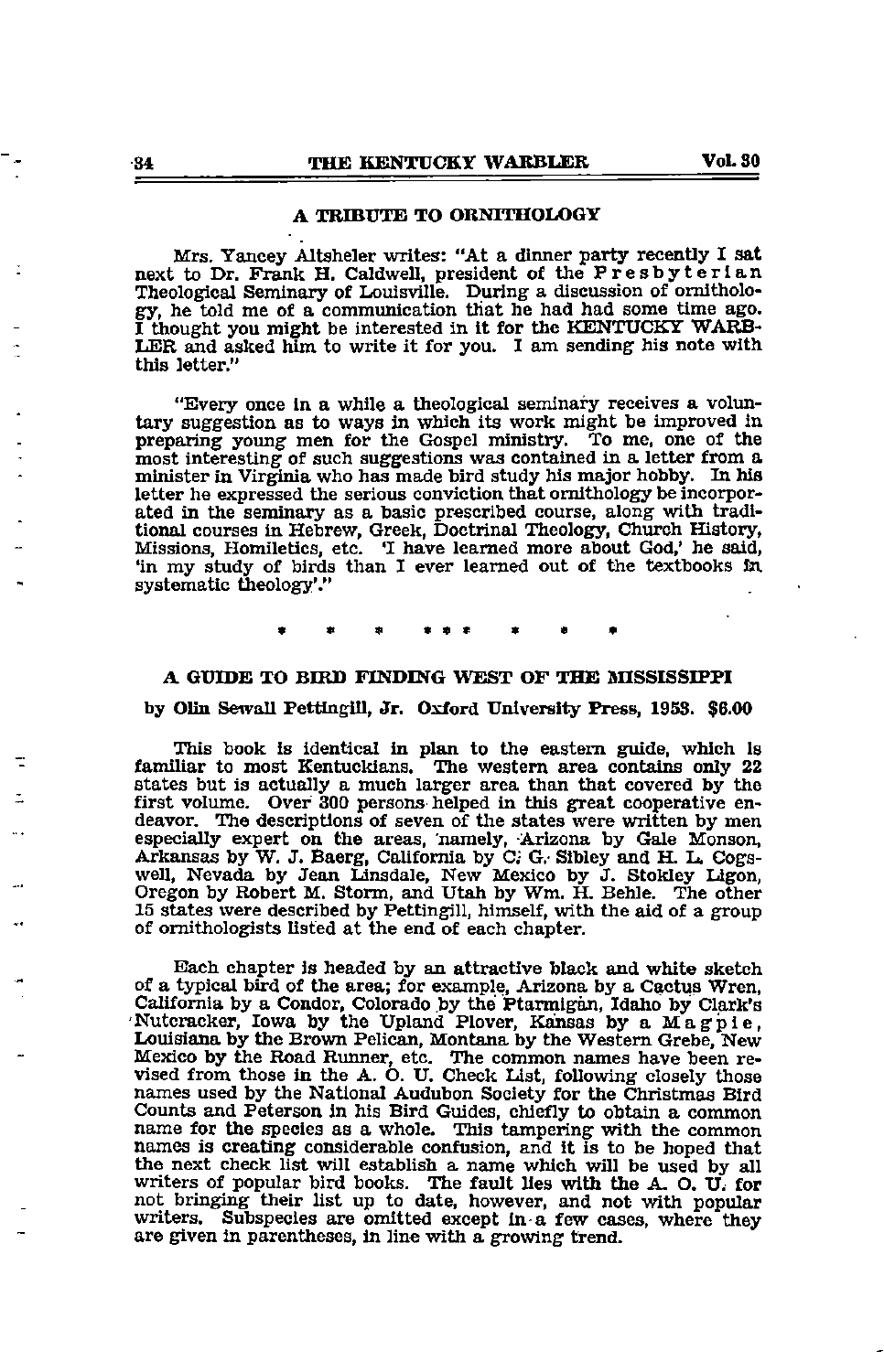Each state description begins with an extensive introduction, in which the physiographic features of the state are described in an interesting way and lists of typical birds are given for the most common habitats. This is followed by a description of the best places to go to look for both typical and unusual birds. When difficult-tofind spots are described, detailed directions are given as in Washing ton: "If a bird finder is anxious to see Black Oyster-catchers, he should visit CAPE FLATTERY on the western tip of the Olympic Peninsula. A wild, desolate place, it is the only spot in Washington where these big shorebirds may be found at any time of the year. The cape is reached from Port Angeles by driving west 39 miles on State Route 9A to a point about 5 miles beyond Pysht. Turn here to Clallam Bay and Neali Bay (25 miles distant) on an unnumbered road," and so on for half a page.

Probably more Kentuckians have spent more time in Rocky Mountain National Park than in any other Western spot. An inter esting trip up Trail Ridge Road is described with beaver dams and pikas thrown in. And near the top, "Next, stop at Iceberg Lake, which is above 12,000 feet; walk to the edge of the cirque on the left and peer over its edge to view the steep walls; Brown-capped Rosy Finches are likely to be perched on the ledge shelves or moving to and from their nests in the various crevices."

Other features of this remarkable book are a list of museums, such as the Denver Museum of Natural History, with 25,000 bird skins, 5,000 sets of eggs, and 1,000 moimts, the latter grouped ac cording to altitudinal associations; <sup>a</sup> list of bird clubs such as the Nebraska Ornithologists' Union, which publishes the Nebraska Bird Review and may be contacted at the Nebraska State Museum, Uni versity of Nebraska, Lincoln; and a long list of references at the end of the book. There is also a 57-page, double-column index, which in dexes birds according to states as well as all localities described in the text.—HARVEY B. LOVELL.

### THIRTY-FIRST ANNUAL SPRING MEETING

The 31st annual Spring Meeting of the Kentucky Ornithological Society was held in Louisville, April 23, 24, 1954. The session began<br>with a luncheon meeting on Friday in the Kentucky Hotel with Mrs. F. W. Stamm, Vice-President, presiding.

The speaker for this-occasion was Dr. Charles M. Kirkpatrick of Purdue University whose subject was "Education in Wildlife." stated that the problems of wildlife consewation are difficult to solve. With thousands of hunters, imbued with the ingrained instinct to kill, and farmers destroying many natural habitats, wildlife is being depleted. "Wildlife management is management of human beings," and though Kentucky is swamped with funds for the conservation of wildlife, very little of this money is being used to educate the public. He said that it was the duty of each citizen to assume some respon sibility for the conservation of wildlife.

At the conclusion of Dr. Kirkpatrick's talk a motion was adopted that the Executive Committee study this problem with the State Department of-Fish-and Wildlife Resources.